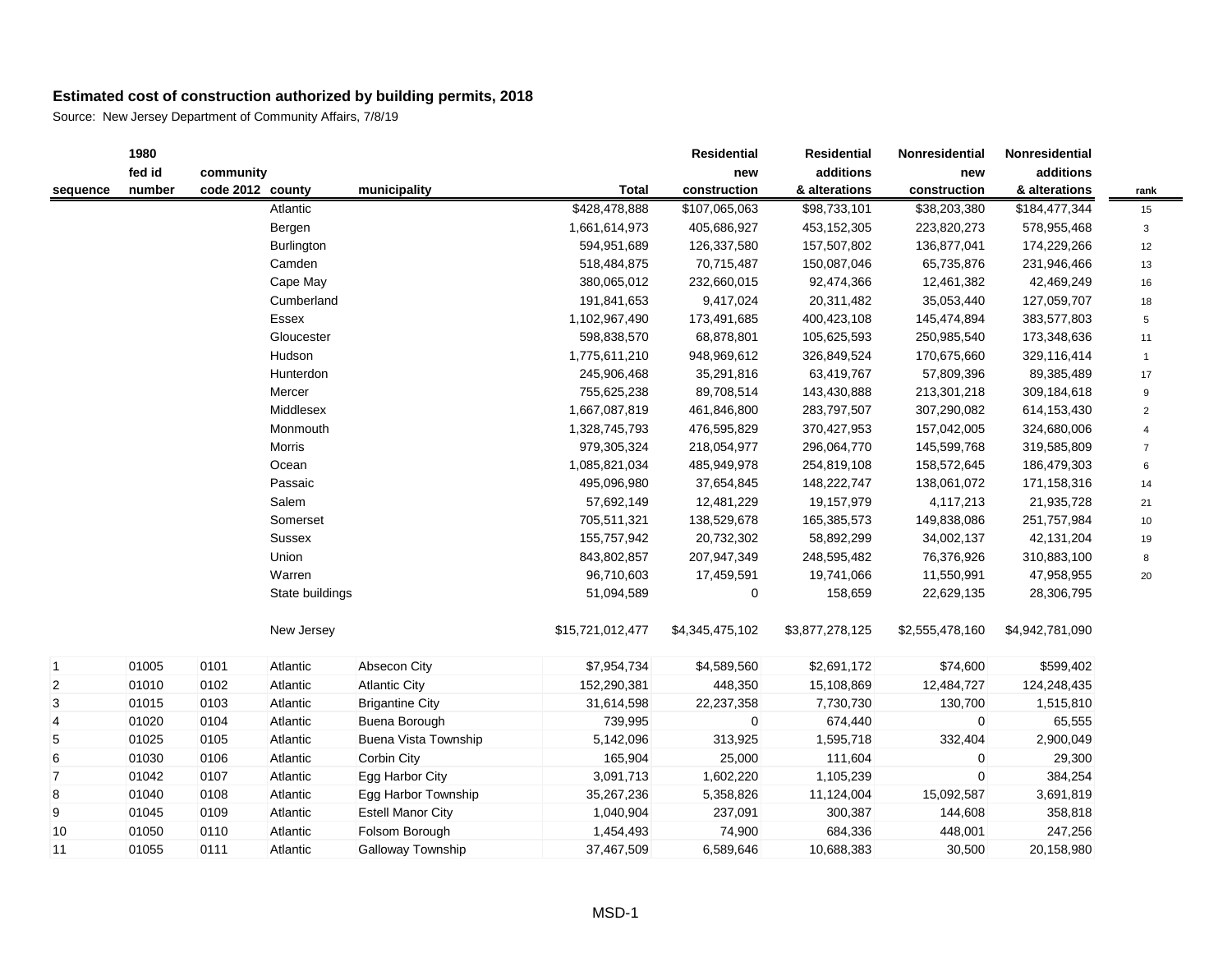|          | 1980   |                  |          |                          |              | <b>Residential</b> | <b>Residential</b> | Nonresidential | Nonresidential |  |
|----------|--------|------------------|----------|--------------------------|--------------|--------------------|--------------------|----------------|----------------|--|
|          | fed id | community        |          |                          |              | new                | additions          | new            | additions      |  |
| sequence | number | code 2012 county |          | municipality             | <b>Total</b> | construction       | & alterations      | construction   | & alterations  |  |
| 12       | 01060  | 0112             | Atlantic | Hamilton Township        | 28,846,158   | 5,144,574          | 4,905,515          | 4,409,626      | 14,386,443     |  |
| 13       | 01065  | 0113             | Atlantic | <b>Hammonton Town</b>    | 10,735,638   | 1,795,999          | 4,243,366          | 683,320        | 4,012,953      |  |
| 14       | 01070  | 0114             | Atlantic | <b>Linwood City</b>      | 3,347,471    | 246,500            | 2,190,747          | 0              | 910,224        |  |
| 15       | 01075  | 0115             | Atlantic | Longport Borough         | 15,672,878   | 12,032,088         | 3,558,915          | 0              | 81,875         |  |
| 16       | 01080  | 0116             | Atlantic | Margate City             | 31,636,845   | 21,678,244         | 7,286,714          | 930,600        | 1,741,287      |  |
| 17       | 01085  | 0117             | Atlantic | Mullica Township         | 5,220,937    | 1,822,150          | 1,554,767          | 47,403         | 1,796,617      |  |
| 18       | 01090  | 0118             | Atlantic | Northfield City          | 5,012,865    | 262,450            | 3,264,290          | 8,500          | 1,477,625      |  |
| 19       | 01095  | 0119             | Atlantic | Pleasantville City       | 6,995,297    | 9,200              | 3,608,527          | 1,024,265      | 2,353,305      |  |
| 20       | 01100  | 0120             | Atlantic | Port Republic City       | 1,015,380    | 178,650            | 836,730            | $\mathbf 0$    | 0              |  |
| 21       | 01105  | 0121             | Atlantic | Somers Point City        | 14,607,630   | 5,005,560          | 5,848,724          | 1,055,234      | 2,698,112      |  |
| 22       | 01110  | 0122             | Atlantic | <b>Ventnor City</b>      | 28,403,701   | 17,401,722         | 9,020,437          | 1,290,205      | 691,337        |  |
| 23       | 01115  | 0123             | Atlantic | Weymouth Township        | 754,525      | 11,050             | 599,487            | 16,100         | 127,888        |  |
| 24       | 03005  | 0201             | Bergen   | Allendale Borough        | 20,913,492   | 5,315,165          | 8,611,865          | $\overline{0}$ | 6,986,462      |  |
| 25       | 03010  | 0202             | Bergen   | Alpine Borough           | 8,309,895    | 3,983,580          | 3,151,319          | $\Omega$       | 1,174,996      |  |
| 26       | 03015  | 0203             | Bergen   | Bergenfield Borough      | 19,577,107   | 4,664,584          | 14,808,836         | $\Omega$       | 103,687        |  |
| 27       | 03020  | 0204             | Bergen   | Bogota Borough           | 20,336,196   | 7,022,228          | 2,470,151          | 9,213,245      | 1,630,572      |  |
| 28       | 03025  | 0205             | Bergen   | Carlstadt Borough        | 10,487,200   | 1,146,001          | 1,416,019          | 6,000          | 7,919,180      |  |
| 29       | 03030  | 0206             | Bergen   | Cliffside Park Borough   | 21,297,669   | 11,776,200         | 6,034,502          | 0              | 3,486,967      |  |
| 30       | 03035  | 0207             | Bergen   | Closter Borough          | 13,609,331   | 3,319,802          | 5,519,516          | 56,000         | 4,714,013      |  |
| 31       | 03040  | 0208             | Bergen   | Cresskill Borough        | 21,224,548   | 7,237,090          | 6,764,769          | 0              | 7,222,689      |  |
| 32       | 03045  | 0209             | Bergen   | Demarest Borough         | 11,257,340   | 6,418,077          | 3,264,024          | $\mathbf 0$    | 1,575,239      |  |
| 33       | 03050  | 0210             | Bergen   | Dumont Borough           | 17,241,100   | 9,124,716          | 7,224,213          | 495,000        | 397,171        |  |
| 34       | 03067  | 0211             | Bergen   | Elmwood Park Borough     | 7,256,278    | 761,200            | 4,072,962          | 461,400        | 1,960,716      |  |
| 35       | 03060  | 0212             | Bergen   | East Rutherford Borough  | 38,571,218   | 9,373,224          | 1,943,811          | 128,100        | 27,126,083     |  |
| 36       | 03065  | 0213             | Bergen   | Edgewater Borough        | 24,122,846   | 10,521,204         | 6,404,114          | 48,000         | 7,149,528      |  |
| 37       | 03070  | 0214             | Bergen   | Emerson Borough          | 4,374,082    | 712,200            | 2,860,413          | 0              | 801,469        |  |
| 38       | 03075  | 0215             | Bergen   | <b>Englewood City</b>    | 46,443,852   | 9,780,300          | 6,326,007          | 22,342,800     | 7,994,745      |  |
| 39       | 03080  | 0216             | Bergen   | Englewood Cliffs Borough | 58,398,020   | 7,474,148          | 4,069,911          | 5,510,000      | 41,343,961     |  |
| 40       | 03085  | 0217             | Bergen   | Fair Lawn Borough        | 34,210,613   | 8,768,712          | 14,943,349         | 4,905,605      | 5,592,947      |  |
| 41       | 03090  | 0218             | Bergen   | Fairview Borough         | 10,228,977   | 6,959,802          | 2,194,461          | 0              | 1,074,714      |  |
| 42       | 03095  | 0219             | Bergen   | Fort Lee Borough         | 90,474,873   | 22,321,917         | 21,679,617         | 30,120,750     | 16,352,589     |  |
| 43       | 03100  | 0220             | Bergen   | Franklin Lakes Borough   | 45,980,551   | 23,206,409         | 12,450,092         | 2,290,720      | 8,033,330      |  |
| 44       | 03105  | 0221             | Bergen   | <b>Garfield City</b>     | 13,505,062   | 2,882,001          | 5,098,619          | 1,128,975      | 4,395,467      |  |
| 45       | 03110  | 0222             | Bergen   | Glen Rock Borough        | 17,625,398   | 4,514,245          | 12,185,879         | $\mathbf 0$    | 925,274        |  |
| 46       | 03115  | 0223             | Bergen   | <b>Hackensack City</b>   | 143,686,615  | 18,624,300         | 8,400,012          | 10,926,750     | 105,735,553    |  |
| 47       | 03120  | 0224             | Bergen   | Harrington Park Borough  | 2,844,060    | 444,001            | 2,300,983          | 0              | 99,076         |  |
|          |        |                  |          |                          |              |                    |                    |                |                |  |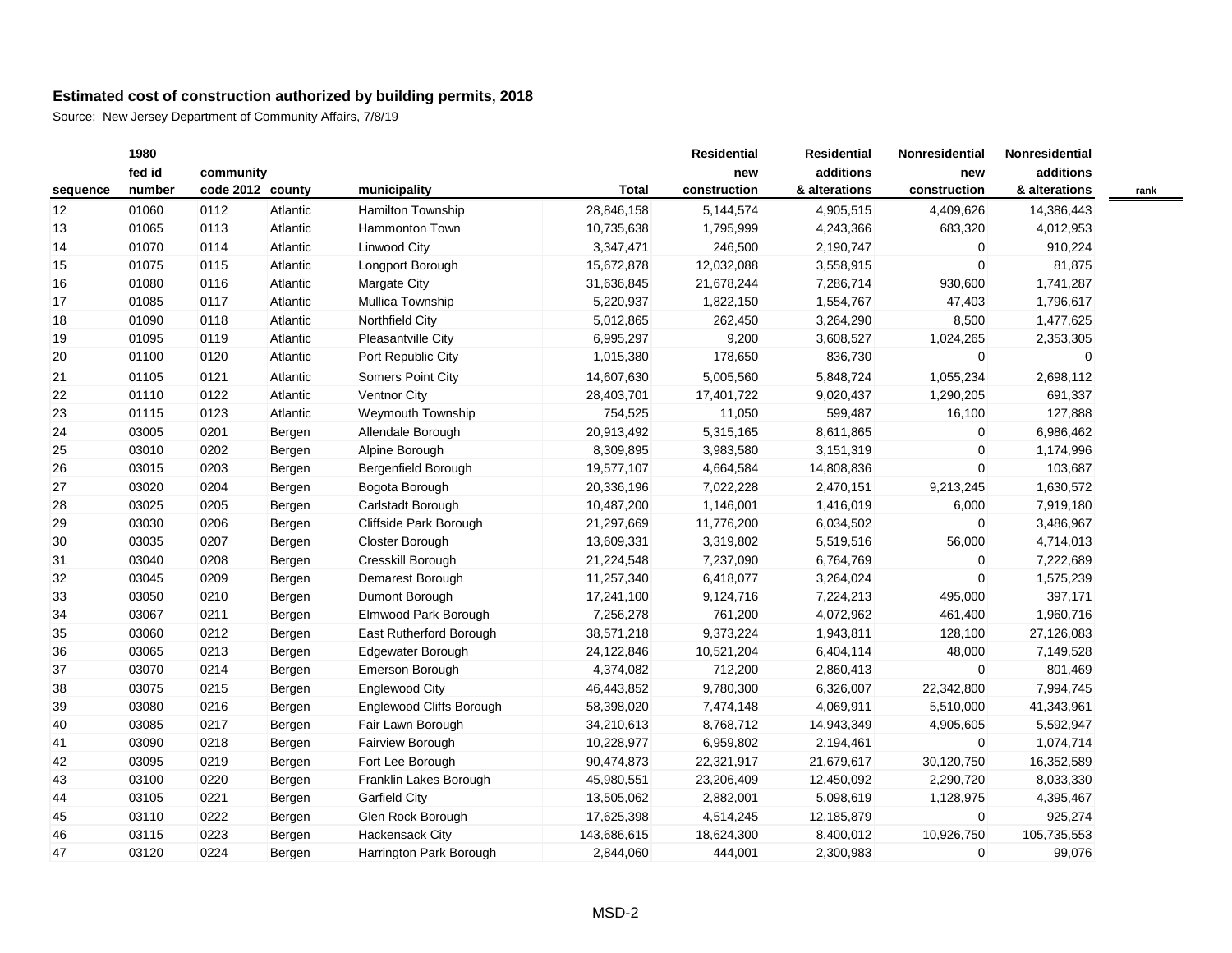|          | 1980   |                  |        |                            |              | <b>Residential</b> | <b>Residential</b> | Nonresidential | Nonresidential |      |
|----------|--------|------------------|--------|----------------------------|--------------|--------------------|--------------------|----------------|----------------|------|
|          | fed id | community        |        |                            |              | new                | additions          | new            | additions      |      |
| sequence | number | code 2012 county |        | municipality               | <b>Total</b> | construction       | & alterations      | construction   | & alterations  | rank |
| 48       | 03125  | 0225             | Bergen | Hasbrouck Heights Borough  | 7,576,612    | 522,500            | 4,178,422          | 76,100         | 2,799,590      |      |
| 49       | 03130  | 0226             | Bergen | Haworth Borough            | 4,188,773    | 2,262,500          | 1,567,798          | $\overline{0}$ | 358,475        |      |
| 50       | 03135  | 0227             | Bergen | Hillsdale Borough          | 16,684,579   | 2,578,700          | 4,925,161          | 4,794,676      | 4,386,042      |      |
| 51       | 03140  | 0228             | Bergen | Ho-Ho-Kus Borough          | 11,646,272   | 4,903,950          | 6,587,275          | $\mathbf 0$    | 155,047        |      |
| 52       | 03145  | 0229             | Bergen | Leonia Borough             | 8,547,867    | 603,500            | 5,982,441          | 16,000         | 1,945,926      |      |
| 53       | 03150  | 0230             | Bergen | Little Ferry Borough       | 12,714,526   | 849,550            | 1,741,993          | 3,213,920      | 6,909,063      |      |
| 54       | 03155  | 0231             | Bergen | Lodi Borough               | 18,347,223   | 793,550            | 5,723,512          | 8,492,965      | 3,337,196      |      |
| 55       | 03160  | 0232             | Bergen | <b>Lyndhurst Township</b>  | 67,122,513   | 1,445,550          | 5,120,942          | 57,175,000     | 3,381,021      |      |
| 56       | 03165  | 0233             | Bergen | Mahwah Township            | 40,898,432   | 6,532,644          | 19,943,792         | 345,250        | 14,076,746     |      |
| 57       | 03170  | 0234             | Bergen | Maywood Borough            | 7,762,082    | 586,000            | 4,036,177          | $\overline{0}$ | 3,139,905      |      |
| 58       | 03175  | 0235             | Bergen | Midland Park Borough       | 7,496,676    | 492,001            | 3,967,962          | 628,595        | 2,408,118      |      |
| 59       | 03180  | 0236             | Bergen | Montvale Borough           | 17,252,843   | 2,692,400          | 5,891,536          | 15,000         | 8,653,907      |      |
| 60       | 03185  | 0237             | Bergen | Moonachie Borough          | 7,782,465    | $\mathbf 0$        | 1,260,500          | $\overline{0}$ | 6,521,965      |      |
| 61       | 03190  | 0238             | Bergen | New Milford Borough        | 22,280,537   | 1,237,230          | 6,060,200          | 13,141,588     | 1,841,519      |      |
| 62       | 03195  | 0239             | Bergen | North Arlington Borough    | 5,806,609    | 1                  | 3,431,856          | 10,000         | 2,364,752      |      |
| 63       | 03200  | 0240             | Bergen | Northvale Borough          | 6,537,559    | 849,400            | 1,575,378          | 13,800         | 4,098,981      |      |
| 64       | 03205  | 0241             | Bergen | Norwood Borough            | 5,849,850    | 912,000            | 4,314,550          | 50,300         | 573,000        |      |
| 65       | 03210  | 0242             | Bergen | Oakland Borough            | 16,425,254   | 430,000            | 10,626,301         | 59,000         | 5,309,953      |      |
| 66       | 03215  | 0243             | Bergen | Old Tappan Borough         | 9,738,350    | 4,781,435          | 4,187,679          | 447,900        | 321,336        |      |
| 67       | 03220  | 0244             | Bergen | Oradell Borough            | 10,327,509   | 1,120,500          | 7,920,204          | $\mathbf 0$    | 1,286,805      |      |
| 68       | 03225  | 0245             | Bergen | Palisades Park Borough     | 28,385,166   | 22,304,800         | 2,327,211          | $\mathbf 0$    | 3,753,155      |      |
| 69       | 03230  | 0246             | Bergen | Paramus Borough            | 123,978,741  | 17,861,350         | 14,875,950         | 5,676,850      | 85,564,591     |      |
| 70       | 03235  | 0247             | Bergen | Park Ridge Borough         | 12,598,283   | 1,038,500          | 5,381,382          | $\overline{0}$ | 6,178,401      |      |
| 71       | 03240  | 0248             | Bergen | Ramsey Borough             | 36,276,346   | 4,069,588          | 11,765,150         | 1,236,073      | 19,205,535     |      |
| 72       | 03245  | 0249             | Bergen | Ridgefield Borough         | 28,592,560   | 1,530,900          | 3,213,388          | $\overline{0}$ | 23,848,272     |      |
| 73       | 03250  | 0250             | Bergen | Ridgefield Park Village    | 4,680,219    | $\mathbf 0$        | 2,357,144          | $\mathbf{0}$   | 2,323,075      |      |
| 74       | 03255  | 0251             | Bergen | Ridgewood Village          | 45,760,631   | 12,193,400         | 23,511,114         | 744,500        | 9,311,617      |      |
| 75       | 03260  | 0252             | Bergen | River Edge Borough         | 9,923,419    | 672,900            | 7,372,313          | $\mathbf 0$    | 1,878,206      |      |
| 76       | 03265  | 0253             | Bergen | <b>River Vale Township</b> | 9,535,308    | 1,473,147          | 6,184,757          | $\overline{0}$ | 1,877,404      |      |
| 77       | 03270  | 0254             | Bergen | Rochelle Park Township     | 4,681,073    | 175,000            | 1,801,487          | 813,400        | 1,891,186      |      |
| 78       | 03275  | 0255             | Bergen | Rockleigh Borough          | 2,151,330    | 210,200            | 115,124            | 200,000        | 1,626,006      |      |
| 79       | 03280  | 0256             | Bergen | Rutherford Borough         | 48,424,470   | 538,750            | 8,875,867          | 19,713,600     | 19,296,253     |      |
| 80       | 03285  | 0257             | Bergen | Saddle Brook Township      | 21,011,485   | 8,148,500          | 6,451,477          | 49,284         | 6,362,224      |      |
| 81       | 03290  | 0258             | Bergen | Saddle River Borough       | 17,846,784   | 11,235,744         | 3,977,778          | 773,725        | 1,859,537      |      |
| 82       | 03295  | 0259             | Bergen | South Hackensack Twp       | 5,776,139    | $\mathbf 0$        | 303,906            | 374,880        | 5,097,353      |      |
| 83       | 03300  | 0260             | Bergen | <b>Teaneck Township</b>    | 90,350,240   | 58,482,420         | 26,378,769         | 168,800        | 5,320,251      |      |
|          |        |                  |        |                            |              |                    |                    |                |                |      |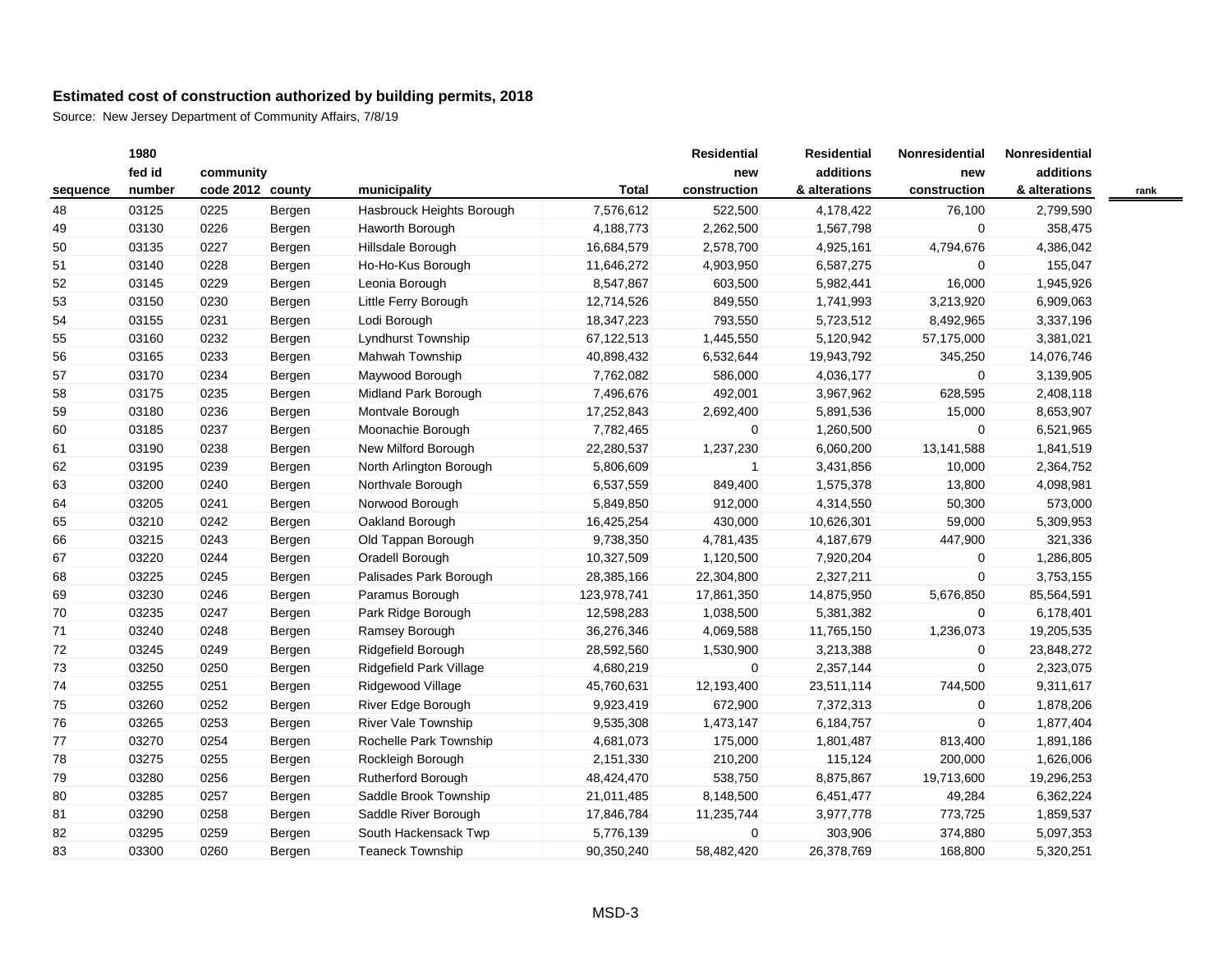| fed id<br>additions<br>additions<br>community<br>new<br>new<br>number<br>code 2012 county<br>municipality<br>Total<br>construction<br>& alterations<br>construction<br>& alterations<br>03305<br>0261<br><b>Tenafly Borough</b><br>31,819,244<br>20,449,037<br>8,613,672<br>308,000<br>2,448,535<br>Bergen<br>03310<br>Teterboro Borough<br>4,500<br>$\overline{0}$<br>5,465,046<br>0262<br>5,469,546<br>0<br>Bergen<br>03315<br>0263<br>Upper Saddle River Borough<br>16,532,146<br>4,064,956<br>9,434,134<br>476,200<br>2,556,856<br>Bergen<br>03320<br>0264<br><b>Waldwick Borough</b><br>8,069,931<br>602,750<br>3,308,129<br>200,000<br>3,959,052<br>Bergen<br>03325<br><b>Wallington Borough</b><br>231,750<br>1,682,721<br>0265<br>Bergen<br>2,760,193<br>$\mathbf 0$<br>845,722<br>5,200<br>03330<br><b>Washington Township</b><br>1,519,300<br>4,934,517<br>256,963<br>0266<br>Bergen<br>6,715,980<br>03335<br>57,000<br>0267<br>Westwood Borough<br>12,068,091<br>617,600<br>4,286,727<br>7,106,764<br>Bergen<br>03340<br>0268<br>Woodcliff Lake Borough<br>2,389,599<br>6,156,001<br>24,689,728<br>1,134,121<br>15,010,007<br>Bergen<br>03345<br>Wood-Ridge Borough<br>318,823<br>0269<br>20,312,294<br>11,228,968<br>4,882,451<br>3,882,052<br>Bergen<br>03350<br><b>Wyckoff Township</b><br>0270<br>36,242,772<br>4,703,251<br>16,281,141<br>10,892,750<br>4,365,630<br>Bergen<br>05005<br>0301<br><b>Bass River Township</b><br>1,542,928<br>675,000<br>401,328<br>35,500<br>431,100<br>Burlington<br>05010<br>822,782<br>0<br>770,132<br>$\mathbf 0$<br>52,650<br>0302<br><b>Burlington</b><br><b>Beverly City</b><br>05015<br>0303<br><b>Bordentown City</b><br>6,473,084<br>76,003<br>1,421,403<br>30,000<br>4,945,678<br>Burlington<br>Bordentown Township<br>05020<br>0304<br>Burlington<br>23,242,811<br>529,500<br>4,384,040<br>11,299,645<br>7,029,626<br>05025<br>0305<br>Burlington<br><b>Burlington City</b><br>3,900,813<br>267,676<br>2,122,333<br>16,350<br>1,494,454<br>05030<br>0306<br><b>Burlington Township</b><br>109,169,553<br>4,961,060<br>10,134,930<br>77,026,428<br>17,047,135<br><b>Burlington</b><br>05035<br>0307<br>Burlington<br><b>Chesterfield Township</b><br>15,787,907<br>11,471,200<br>2,143,109<br>1,244,537<br>929,061<br>05040<br>Cinnaminson Township<br>22,149,045<br>4,518,866<br>3,332,758<br>5,296,459<br>0308<br><b>Burlington</b><br>9,000,962<br>05045<br>0309<br>Delanco Township<br>4,837,569<br>152,700<br>1,309,243<br>140,354<br>3,235,272<br>Burlington<br>05050<br>Delran Township<br>2,687,780<br>5,784,106<br>380,800<br>0310<br>Burlington<br>14,703,928<br>5,851,242<br>05055<br>Eastampton Township<br>240,350<br>0311<br><b>Burlington</b><br>10,881,601<br>6,834,190<br>1,303,629<br>2,503,432<br>2,633,459<br>05060<br>0312<br>Burlington<br><b>Edgewater Park Township</b><br>5,340,083<br>2,490,323<br>$\overline{0}$<br>216,301<br>24,502,511<br>14,286,184<br>17,906,442<br>05065<br>0313<br>Burlington<br>Evesham Township<br>62,094,606<br>5,399,469<br>05070<br>Fieldsboro Borough<br>969,001<br>284,412<br>$\mathbf 0$<br>106,920<br>0314<br><b>Burlington</b><br>1,360,333<br>Florence Township<br>5,978,900<br>4,564,118<br>83,300<br>6,697,645<br>05075<br>0315<br>Burlington<br>17,323,963<br>500,070<br>1,766,756<br>837,676<br>05080<br>0316<br>Burlington<br><b>Hainesport Township</b><br>3,413,986<br>309,484<br>3,737,516<br>05090<br>0317<br>Lumberton Township<br>14,335,554<br>4,702,459<br>1,770,010<br>4,125,569<br>Burlington<br>05095<br>69,794<br>0318<br><b>Burlington</b><br><b>Mansfield Township</b><br>9,214,546<br>2,191,500<br>4,049,487<br>2,903,765<br>05100<br>0319<br>Burlington<br>Maple Shade Township<br>7,087,078<br>331,359<br>3,384,207<br>562,903<br>2,808,609<br>05105<br>0320<br><b>Medford Township</b><br>28,405,638<br>9,545,637<br>9,901,658<br>745,235<br>Burlington<br>8,213,108<br>05110<br>0321<br>3,238,850<br>24,500<br>Burlington<br>Medford Lakes Borough<br>3,351,750<br>88,400<br>0<br>Moorestown Township<br>241,017<br>05115<br>0322<br><b>Burlington</b><br>53,316,502<br>7,335,819<br>16,088,408<br>29,651,258<br>05120<br>0323<br><b>Burlington</b><br>Mount Holly Township<br>5,148,245<br>463,456<br>2,508,404<br>0<br>2,176,385<br>05125<br>0324<br>Mount Laurel Township<br>74,268,937<br>26,849,275<br>14,204,699<br>11,009,237<br>22,205,726<br>Burlington<br>New Hanover Township<br>05130<br>0325<br>Burlington<br>421,462<br>122,500<br>214,962<br>25,850<br>58,150<br>05135<br>0326<br>North Hanover Township<br><b>Burlington</b><br>4,256,249<br>983,910<br>1,340,280<br>950,605<br>981,454 |          | 1980 |  |  | <b>Residential</b> | <b>Residential</b> | <b>Nonresidential</b> | Nonresidential |  |
|-------------------------------------------------------------------------------------------------------------------------------------------------------------------------------------------------------------------------------------------------------------------------------------------------------------------------------------------------------------------------------------------------------------------------------------------------------------------------------------------------------------------------------------------------------------------------------------------------------------------------------------------------------------------------------------------------------------------------------------------------------------------------------------------------------------------------------------------------------------------------------------------------------------------------------------------------------------------------------------------------------------------------------------------------------------------------------------------------------------------------------------------------------------------------------------------------------------------------------------------------------------------------------------------------------------------------------------------------------------------------------------------------------------------------------------------------------------------------------------------------------------------------------------------------------------------------------------------------------------------------------------------------------------------------------------------------------------------------------------------------------------------------------------------------------------------------------------------------------------------------------------------------------------------------------------------------------------------------------------------------------------------------------------------------------------------------------------------------------------------------------------------------------------------------------------------------------------------------------------------------------------------------------------------------------------------------------------------------------------------------------------------------------------------------------------------------------------------------------------------------------------------------------------------------------------------------------------------------------------------------------------------------------------------------------------------------------------------------------------------------------------------------------------------------------------------------------------------------------------------------------------------------------------------------------------------------------------------------------------------------------------------------------------------------------------------------------------------------------------------------------------------------------------------------------------------------------------------------------------------------------------------------------------------------------------------------------------------------------------------------------------------------------------------------------------------------------------------------------------------------------------------------------------------------------------------------------------------------------------------------------------------------------------------------------------------------------------------------------------------------------------------------------------------------------------------------------------------------------------------------------------------------------------------------------------------------------------------------------------------------------------------------------------------------------------------------------------------------------------------------------------------------------------------------------------------------------------------------------------------------------------------------------------------------------------------------------------------------------------------------------------------------------------------------------------------------------------------------------------------------------------------------------------------------------------------------------------------------------------------------------------------------------|----------|------|--|--|--------------------|--------------------|-----------------------|----------------|--|
|                                                                                                                                                                                                                                                                                                                                                                                                                                                                                                                                                                                                                                                                                                                                                                                                                                                                                                                                                                                                                                                                                                                                                                                                                                                                                                                                                                                                                                                                                                                                                                                                                                                                                                                                                                                                                                                                                                                                                                                                                                                                                                                                                                                                                                                                                                                                                                                                                                                                                                                                                                                                                                                                                                                                                                                                                                                                                                                                                                                                                                                                                                                                                                                                                                                                                                                                                                                                                                                                                                                                                                                                                                                                                                                                                                                                                                                                                                                                                                                                                                                                                                                                                                                                                                                                                                                                                                                                                                                                                                                                                                                                                                                       |          |      |  |  |                    |                    |                       |                |  |
|                                                                                                                                                                                                                                                                                                                                                                                                                                                                                                                                                                                                                                                                                                                                                                                                                                                                                                                                                                                                                                                                                                                                                                                                                                                                                                                                                                                                                                                                                                                                                                                                                                                                                                                                                                                                                                                                                                                                                                                                                                                                                                                                                                                                                                                                                                                                                                                                                                                                                                                                                                                                                                                                                                                                                                                                                                                                                                                                                                                                                                                                                                                                                                                                                                                                                                                                                                                                                                                                                                                                                                                                                                                                                                                                                                                                                                                                                                                                                                                                                                                                                                                                                                                                                                                                                                                                                                                                                                                                                                                                                                                                                                                       | sequence |      |  |  |                    |                    |                       |                |  |
|                                                                                                                                                                                                                                                                                                                                                                                                                                                                                                                                                                                                                                                                                                                                                                                                                                                                                                                                                                                                                                                                                                                                                                                                                                                                                                                                                                                                                                                                                                                                                                                                                                                                                                                                                                                                                                                                                                                                                                                                                                                                                                                                                                                                                                                                                                                                                                                                                                                                                                                                                                                                                                                                                                                                                                                                                                                                                                                                                                                                                                                                                                                                                                                                                                                                                                                                                                                                                                                                                                                                                                                                                                                                                                                                                                                                                                                                                                                                                                                                                                                                                                                                                                                                                                                                                                                                                                                                                                                                                                                                                                                                                                                       | 84       |      |  |  |                    |                    |                       |                |  |
|                                                                                                                                                                                                                                                                                                                                                                                                                                                                                                                                                                                                                                                                                                                                                                                                                                                                                                                                                                                                                                                                                                                                                                                                                                                                                                                                                                                                                                                                                                                                                                                                                                                                                                                                                                                                                                                                                                                                                                                                                                                                                                                                                                                                                                                                                                                                                                                                                                                                                                                                                                                                                                                                                                                                                                                                                                                                                                                                                                                                                                                                                                                                                                                                                                                                                                                                                                                                                                                                                                                                                                                                                                                                                                                                                                                                                                                                                                                                                                                                                                                                                                                                                                                                                                                                                                                                                                                                                                                                                                                                                                                                                                                       | 85       |      |  |  |                    |                    |                       |                |  |
|                                                                                                                                                                                                                                                                                                                                                                                                                                                                                                                                                                                                                                                                                                                                                                                                                                                                                                                                                                                                                                                                                                                                                                                                                                                                                                                                                                                                                                                                                                                                                                                                                                                                                                                                                                                                                                                                                                                                                                                                                                                                                                                                                                                                                                                                                                                                                                                                                                                                                                                                                                                                                                                                                                                                                                                                                                                                                                                                                                                                                                                                                                                                                                                                                                                                                                                                                                                                                                                                                                                                                                                                                                                                                                                                                                                                                                                                                                                                                                                                                                                                                                                                                                                                                                                                                                                                                                                                                                                                                                                                                                                                                                                       | 86       |      |  |  |                    |                    |                       |                |  |
|                                                                                                                                                                                                                                                                                                                                                                                                                                                                                                                                                                                                                                                                                                                                                                                                                                                                                                                                                                                                                                                                                                                                                                                                                                                                                                                                                                                                                                                                                                                                                                                                                                                                                                                                                                                                                                                                                                                                                                                                                                                                                                                                                                                                                                                                                                                                                                                                                                                                                                                                                                                                                                                                                                                                                                                                                                                                                                                                                                                                                                                                                                                                                                                                                                                                                                                                                                                                                                                                                                                                                                                                                                                                                                                                                                                                                                                                                                                                                                                                                                                                                                                                                                                                                                                                                                                                                                                                                                                                                                                                                                                                                                                       | 87       |      |  |  |                    |                    |                       |                |  |
|                                                                                                                                                                                                                                                                                                                                                                                                                                                                                                                                                                                                                                                                                                                                                                                                                                                                                                                                                                                                                                                                                                                                                                                                                                                                                                                                                                                                                                                                                                                                                                                                                                                                                                                                                                                                                                                                                                                                                                                                                                                                                                                                                                                                                                                                                                                                                                                                                                                                                                                                                                                                                                                                                                                                                                                                                                                                                                                                                                                                                                                                                                                                                                                                                                                                                                                                                                                                                                                                                                                                                                                                                                                                                                                                                                                                                                                                                                                                                                                                                                                                                                                                                                                                                                                                                                                                                                                                                                                                                                                                                                                                                                                       | 88       |      |  |  |                    |                    |                       |                |  |
|                                                                                                                                                                                                                                                                                                                                                                                                                                                                                                                                                                                                                                                                                                                                                                                                                                                                                                                                                                                                                                                                                                                                                                                                                                                                                                                                                                                                                                                                                                                                                                                                                                                                                                                                                                                                                                                                                                                                                                                                                                                                                                                                                                                                                                                                                                                                                                                                                                                                                                                                                                                                                                                                                                                                                                                                                                                                                                                                                                                                                                                                                                                                                                                                                                                                                                                                                                                                                                                                                                                                                                                                                                                                                                                                                                                                                                                                                                                                                                                                                                                                                                                                                                                                                                                                                                                                                                                                                                                                                                                                                                                                                                                       | 89       |      |  |  |                    |                    |                       |                |  |
|                                                                                                                                                                                                                                                                                                                                                                                                                                                                                                                                                                                                                                                                                                                                                                                                                                                                                                                                                                                                                                                                                                                                                                                                                                                                                                                                                                                                                                                                                                                                                                                                                                                                                                                                                                                                                                                                                                                                                                                                                                                                                                                                                                                                                                                                                                                                                                                                                                                                                                                                                                                                                                                                                                                                                                                                                                                                                                                                                                                                                                                                                                                                                                                                                                                                                                                                                                                                                                                                                                                                                                                                                                                                                                                                                                                                                                                                                                                                                                                                                                                                                                                                                                                                                                                                                                                                                                                                                                                                                                                                                                                                                                                       | 90       |      |  |  |                    |                    |                       |                |  |
|                                                                                                                                                                                                                                                                                                                                                                                                                                                                                                                                                                                                                                                                                                                                                                                                                                                                                                                                                                                                                                                                                                                                                                                                                                                                                                                                                                                                                                                                                                                                                                                                                                                                                                                                                                                                                                                                                                                                                                                                                                                                                                                                                                                                                                                                                                                                                                                                                                                                                                                                                                                                                                                                                                                                                                                                                                                                                                                                                                                                                                                                                                                                                                                                                                                                                                                                                                                                                                                                                                                                                                                                                                                                                                                                                                                                                                                                                                                                                                                                                                                                                                                                                                                                                                                                                                                                                                                                                                                                                                                                                                                                                                                       | 91       |      |  |  |                    |                    |                       |                |  |
|                                                                                                                                                                                                                                                                                                                                                                                                                                                                                                                                                                                                                                                                                                                                                                                                                                                                                                                                                                                                                                                                                                                                                                                                                                                                                                                                                                                                                                                                                                                                                                                                                                                                                                                                                                                                                                                                                                                                                                                                                                                                                                                                                                                                                                                                                                                                                                                                                                                                                                                                                                                                                                                                                                                                                                                                                                                                                                                                                                                                                                                                                                                                                                                                                                                                                                                                                                                                                                                                                                                                                                                                                                                                                                                                                                                                                                                                                                                                                                                                                                                                                                                                                                                                                                                                                                                                                                                                                                                                                                                                                                                                                                                       | 92       |      |  |  |                    |                    |                       |                |  |
|                                                                                                                                                                                                                                                                                                                                                                                                                                                                                                                                                                                                                                                                                                                                                                                                                                                                                                                                                                                                                                                                                                                                                                                                                                                                                                                                                                                                                                                                                                                                                                                                                                                                                                                                                                                                                                                                                                                                                                                                                                                                                                                                                                                                                                                                                                                                                                                                                                                                                                                                                                                                                                                                                                                                                                                                                                                                                                                                                                                                                                                                                                                                                                                                                                                                                                                                                                                                                                                                                                                                                                                                                                                                                                                                                                                                                                                                                                                                                                                                                                                                                                                                                                                                                                                                                                                                                                                                                                                                                                                                                                                                                                                       | 93       |      |  |  |                    |                    |                       |                |  |
|                                                                                                                                                                                                                                                                                                                                                                                                                                                                                                                                                                                                                                                                                                                                                                                                                                                                                                                                                                                                                                                                                                                                                                                                                                                                                                                                                                                                                                                                                                                                                                                                                                                                                                                                                                                                                                                                                                                                                                                                                                                                                                                                                                                                                                                                                                                                                                                                                                                                                                                                                                                                                                                                                                                                                                                                                                                                                                                                                                                                                                                                                                                                                                                                                                                                                                                                                                                                                                                                                                                                                                                                                                                                                                                                                                                                                                                                                                                                                                                                                                                                                                                                                                                                                                                                                                                                                                                                                                                                                                                                                                                                                                                       | 94       |      |  |  |                    |                    |                       |                |  |
|                                                                                                                                                                                                                                                                                                                                                                                                                                                                                                                                                                                                                                                                                                                                                                                                                                                                                                                                                                                                                                                                                                                                                                                                                                                                                                                                                                                                                                                                                                                                                                                                                                                                                                                                                                                                                                                                                                                                                                                                                                                                                                                                                                                                                                                                                                                                                                                                                                                                                                                                                                                                                                                                                                                                                                                                                                                                                                                                                                                                                                                                                                                                                                                                                                                                                                                                                                                                                                                                                                                                                                                                                                                                                                                                                                                                                                                                                                                                                                                                                                                                                                                                                                                                                                                                                                                                                                                                                                                                                                                                                                                                                                                       | 95       |      |  |  |                    |                    |                       |                |  |
|                                                                                                                                                                                                                                                                                                                                                                                                                                                                                                                                                                                                                                                                                                                                                                                                                                                                                                                                                                                                                                                                                                                                                                                                                                                                                                                                                                                                                                                                                                                                                                                                                                                                                                                                                                                                                                                                                                                                                                                                                                                                                                                                                                                                                                                                                                                                                                                                                                                                                                                                                                                                                                                                                                                                                                                                                                                                                                                                                                                                                                                                                                                                                                                                                                                                                                                                                                                                                                                                                                                                                                                                                                                                                                                                                                                                                                                                                                                                                                                                                                                                                                                                                                                                                                                                                                                                                                                                                                                                                                                                                                                                                                                       | 96       |      |  |  |                    |                    |                       |                |  |
|                                                                                                                                                                                                                                                                                                                                                                                                                                                                                                                                                                                                                                                                                                                                                                                                                                                                                                                                                                                                                                                                                                                                                                                                                                                                                                                                                                                                                                                                                                                                                                                                                                                                                                                                                                                                                                                                                                                                                                                                                                                                                                                                                                                                                                                                                                                                                                                                                                                                                                                                                                                                                                                                                                                                                                                                                                                                                                                                                                                                                                                                                                                                                                                                                                                                                                                                                                                                                                                                                                                                                                                                                                                                                                                                                                                                                                                                                                                                                                                                                                                                                                                                                                                                                                                                                                                                                                                                                                                                                                                                                                                                                                                       | 97       |      |  |  |                    |                    |                       |                |  |
|                                                                                                                                                                                                                                                                                                                                                                                                                                                                                                                                                                                                                                                                                                                                                                                                                                                                                                                                                                                                                                                                                                                                                                                                                                                                                                                                                                                                                                                                                                                                                                                                                                                                                                                                                                                                                                                                                                                                                                                                                                                                                                                                                                                                                                                                                                                                                                                                                                                                                                                                                                                                                                                                                                                                                                                                                                                                                                                                                                                                                                                                                                                                                                                                                                                                                                                                                                                                                                                                                                                                                                                                                                                                                                                                                                                                                                                                                                                                                                                                                                                                                                                                                                                                                                                                                                                                                                                                                                                                                                                                                                                                                                                       | 98       |      |  |  |                    |                    |                       |                |  |
|                                                                                                                                                                                                                                                                                                                                                                                                                                                                                                                                                                                                                                                                                                                                                                                                                                                                                                                                                                                                                                                                                                                                                                                                                                                                                                                                                                                                                                                                                                                                                                                                                                                                                                                                                                                                                                                                                                                                                                                                                                                                                                                                                                                                                                                                                                                                                                                                                                                                                                                                                                                                                                                                                                                                                                                                                                                                                                                                                                                                                                                                                                                                                                                                                                                                                                                                                                                                                                                                                                                                                                                                                                                                                                                                                                                                                                                                                                                                                                                                                                                                                                                                                                                                                                                                                                                                                                                                                                                                                                                                                                                                                                                       | 99       |      |  |  |                    |                    |                       |                |  |
|                                                                                                                                                                                                                                                                                                                                                                                                                                                                                                                                                                                                                                                                                                                                                                                                                                                                                                                                                                                                                                                                                                                                                                                                                                                                                                                                                                                                                                                                                                                                                                                                                                                                                                                                                                                                                                                                                                                                                                                                                                                                                                                                                                                                                                                                                                                                                                                                                                                                                                                                                                                                                                                                                                                                                                                                                                                                                                                                                                                                                                                                                                                                                                                                                                                                                                                                                                                                                                                                                                                                                                                                                                                                                                                                                                                                                                                                                                                                                                                                                                                                                                                                                                                                                                                                                                                                                                                                                                                                                                                                                                                                                                                       | 100      |      |  |  |                    |                    |                       |                |  |
|                                                                                                                                                                                                                                                                                                                                                                                                                                                                                                                                                                                                                                                                                                                                                                                                                                                                                                                                                                                                                                                                                                                                                                                                                                                                                                                                                                                                                                                                                                                                                                                                                                                                                                                                                                                                                                                                                                                                                                                                                                                                                                                                                                                                                                                                                                                                                                                                                                                                                                                                                                                                                                                                                                                                                                                                                                                                                                                                                                                                                                                                                                                                                                                                                                                                                                                                                                                                                                                                                                                                                                                                                                                                                                                                                                                                                                                                                                                                                                                                                                                                                                                                                                                                                                                                                                                                                                                                                                                                                                                                                                                                                                                       | 101      |      |  |  |                    |                    |                       |                |  |
|                                                                                                                                                                                                                                                                                                                                                                                                                                                                                                                                                                                                                                                                                                                                                                                                                                                                                                                                                                                                                                                                                                                                                                                                                                                                                                                                                                                                                                                                                                                                                                                                                                                                                                                                                                                                                                                                                                                                                                                                                                                                                                                                                                                                                                                                                                                                                                                                                                                                                                                                                                                                                                                                                                                                                                                                                                                                                                                                                                                                                                                                                                                                                                                                                                                                                                                                                                                                                                                                                                                                                                                                                                                                                                                                                                                                                                                                                                                                                                                                                                                                                                                                                                                                                                                                                                                                                                                                                                                                                                                                                                                                                                                       | 102      |      |  |  |                    |                    |                       |                |  |
|                                                                                                                                                                                                                                                                                                                                                                                                                                                                                                                                                                                                                                                                                                                                                                                                                                                                                                                                                                                                                                                                                                                                                                                                                                                                                                                                                                                                                                                                                                                                                                                                                                                                                                                                                                                                                                                                                                                                                                                                                                                                                                                                                                                                                                                                                                                                                                                                                                                                                                                                                                                                                                                                                                                                                                                                                                                                                                                                                                                                                                                                                                                                                                                                                                                                                                                                                                                                                                                                                                                                                                                                                                                                                                                                                                                                                                                                                                                                                                                                                                                                                                                                                                                                                                                                                                                                                                                                                                                                                                                                                                                                                                                       | 103      |      |  |  |                    |                    |                       |                |  |
|                                                                                                                                                                                                                                                                                                                                                                                                                                                                                                                                                                                                                                                                                                                                                                                                                                                                                                                                                                                                                                                                                                                                                                                                                                                                                                                                                                                                                                                                                                                                                                                                                                                                                                                                                                                                                                                                                                                                                                                                                                                                                                                                                                                                                                                                                                                                                                                                                                                                                                                                                                                                                                                                                                                                                                                                                                                                                                                                                                                                                                                                                                                                                                                                                                                                                                                                                                                                                                                                                                                                                                                                                                                                                                                                                                                                                                                                                                                                                                                                                                                                                                                                                                                                                                                                                                                                                                                                                                                                                                                                                                                                                                                       | 104      |      |  |  |                    |                    |                       |                |  |
|                                                                                                                                                                                                                                                                                                                                                                                                                                                                                                                                                                                                                                                                                                                                                                                                                                                                                                                                                                                                                                                                                                                                                                                                                                                                                                                                                                                                                                                                                                                                                                                                                                                                                                                                                                                                                                                                                                                                                                                                                                                                                                                                                                                                                                                                                                                                                                                                                                                                                                                                                                                                                                                                                                                                                                                                                                                                                                                                                                                                                                                                                                                                                                                                                                                                                                                                                                                                                                                                                                                                                                                                                                                                                                                                                                                                                                                                                                                                                                                                                                                                                                                                                                                                                                                                                                                                                                                                                                                                                                                                                                                                                                                       | 105      |      |  |  |                    |                    |                       |                |  |
|                                                                                                                                                                                                                                                                                                                                                                                                                                                                                                                                                                                                                                                                                                                                                                                                                                                                                                                                                                                                                                                                                                                                                                                                                                                                                                                                                                                                                                                                                                                                                                                                                                                                                                                                                                                                                                                                                                                                                                                                                                                                                                                                                                                                                                                                                                                                                                                                                                                                                                                                                                                                                                                                                                                                                                                                                                                                                                                                                                                                                                                                                                                                                                                                                                                                                                                                                                                                                                                                                                                                                                                                                                                                                                                                                                                                                                                                                                                                                                                                                                                                                                                                                                                                                                                                                                                                                                                                                                                                                                                                                                                                                                                       | 106      |      |  |  |                    |                    |                       |                |  |
|                                                                                                                                                                                                                                                                                                                                                                                                                                                                                                                                                                                                                                                                                                                                                                                                                                                                                                                                                                                                                                                                                                                                                                                                                                                                                                                                                                                                                                                                                                                                                                                                                                                                                                                                                                                                                                                                                                                                                                                                                                                                                                                                                                                                                                                                                                                                                                                                                                                                                                                                                                                                                                                                                                                                                                                                                                                                                                                                                                                                                                                                                                                                                                                                                                                                                                                                                                                                                                                                                                                                                                                                                                                                                                                                                                                                                                                                                                                                                                                                                                                                                                                                                                                                                                                                                                                                                                                                                                                                                                                                                                                                                                                       | 107      |      |  |  |                    |                    |                       |                |  |
|                                                                                                                                                                                                                                                                                                                                                                                                                                                                                                                                                                                                                                                                                                                                                                                                                                                                                                                                                                                                                                                                                                                                                                                                                                                                                                                                                                                                                                                                                                                                                                                                                                                                                                                                                                                                                                                                                                                                                                                                                                                                                                                                                                                                                                                                                                                                                                                                                                                                                                                                                                                                                                                                                                                                                                                                                                                                                                                                                                                                                                                                                                                                                                                                                                                                                                                                                                                                                                                                                                                                                                                                                                                                                                                                                                                                                                                                                                                                                                                                                                                                                                                                                                                                                                                                                                                                                                                                                                                                                                                                                                                                                                                       | 108      |      |  |  |                    |                    |                       |                |  |
|                                                                                                                                                                                                                                                                                                                                                                                                                                                                                                                                                                                                                                                                                                                                                                                                                                                                                                                                                                                                                                                                                                                                                                                                                                                                                                                                                                                                                                                                                                                                                                                                                                                                                                                                                                                                                                                                                                                                                                                                                                                                                                                                                                                                                                                                                                                                                                                                                                                                                                                                                                                                                                                                                                                                                                                                                                                                                                                                                                                                                                                                                                                                                                                                                                                                                                                                                                                                                                                                                                                                                                                                                                                                                                                                                                                                                                                                                                                                                                                                                                                                                                                                                                                                                                                                                                                                                                                                                                                                                                                                                                                                                                                       | 109      |      |  |  |                    |                    |                       |                |  |
|                                                                                                                                                                                                                                                                                                                                                                                                                                                                                                                                                                                                                                                                                                                                                                                                                                                                                                                                                                                                                                                                                                                                                                                                                                                                                                                                                                                                                                                                                                                                                                                                                                                                                                                                                                                                                                                                                                                                                                                                                                                                                                                                                                                                                                                                                                                                                                                                                                                                                                                                                                                                                                                                                                                                                                                                                                                                                                                                                                                                                                                                                                                                                                                                                                                                                                                                                                                                                                                                                                                                                                                                                                                                                                                                                                                                                                                                                                                                                                                                                                                                                                                                                                                                                                                                                                                                                                                                                                                                                                                                                                                                                                                       | 110      |      |  |  |                    |                    |                       |                |  |
|                                                                                                                                                                                                                                                                                                                                                                                                                                                                                                                                                                                                                                                                                                                                                                                                                                                                                                                                                                                                                                                                                                                                                                                                                                                                                                                                                                                                                                                                                                                                                                                                                                                                                                                                                                                                                                                                                                                                                                                                                                                                                                                                                                                                                                                                                                                                                                                                                                                                                                                                                                                                                                                                                                                                                                                                                                                                                                                                                                                                                                                                                                                                                                                                                                                                                                                                                                                                                                                                                                                                                                                                                                                                                                                                                                                                                                                                                                                                                                                                                                                                                                                                                                                                                                                                                                                                                                                                                                                                                                                                                                                                                                                       | 111      |      |  |  |                    |                    |                       |                |  |
|                                                                                                                                                                                                                                                                                                                                                                                                                                                                                                                                                                                                                                                                                                                                                                                                                                                                                                                                                                                                                                                                                                                                                                                                                                                                                                                                                                                                                                                                                                                                                                                                                                                                                                                                                                                                                                                                                                                                                                                                                                                                                                                                                                                                                                                                                                                                                                                                                                                                                                                                                                                                                                                                                                                                                                                                                                                                                                                                                                                                                                                                                                                                                                                                                                                                                                                                                                                                                                                                                                                                                                                                                                                                                                                                                                                                                                                                                                                                                                                                                                                                                                                                                                                                                                                                                                                                                                                                                                                                                                                                                                                                                                                       | 112      |      |  |  |                    |                    |                       |                |  |
|                                                                                                                                                                                                                                                                                                                                                                                                                                                                                                                                                                                                                                                                                                                                                                                                                                                                                                                                                                                                                                                                                                                                                                                                                                                                                                                                                                                                                                                                                                                                                                                                                                                                                                                                                                                                                                                                                                                                                                                                                                                                                                                                                                                                                                                                                                                                                                                                                                                                                                                                                                                                                                                                                                                                                                                                                                                                                                                                                                                                                                                                                                                                                                                                                                                                                                                                                                                                                                                                                                                                                                                                                                                                                                                                                                                                                                                                                                                                                                                                                                                                                                                                                                                                                                                                                                                                                                                                                                                                                                                                                                                                                                                       | 113      |      |  |  |                    |                    |                       |                |  |
|                                                                                                                                                                                                                                                                                                                                                                                                                                                                                                                                                                                                                                                                                                                                                                                                                                                                                                                                                                                                                                                                                                                                                                                                                                                                                                                                                                                                                                                                                                                                                                                                                                                                                                                                                                                                                                                                                                                                                                                                                                                                                                                                                                                                                                                                                                                                                                                                                                                                                                                                                                                                                                                                                                                                                                                                                                                                                                                                                                                                                                                                                                                                                                                                                                                                                                                                                                                                                                                                                                                                                                                                                                                                                                                                                                                                                                                                                                                                                                                                                                                                                                                                                                                                                                                                                                                                                                                                                                                                                                                                                                                                                                                       | 114      |      |  |  |                    |                    |                       |                |  |
|                                                                                                                                                                                                                                                                                                                                                                                                                                                                                                                                                                                                                                                                                                                                                                                                                                                                                                                                                                                                                                                                                                                                                                                                                                                                                                                                                                                                                                                                                                                                                                                                                                                                                                                                                                                                                                                                                                                                                                                                                                                                                                                                                                                                                                                                                                                                                                                                                                                                                                                                                                                                                                                                                                                                                                                                                                                                                                                                                                                                                                                                                                                                                                                                                                                                                                                                                                                                                                                                                                                                                                                                                                                                                                                                                                                                                                                                                                                                                                                                                                                                                                                                                                                                                                                                                                                                                                                                                                                                                                                                                                                                                                                       | 115      |      |  |  |                    |                    |                       |                |  |
|                                                                                                                                                                                                                                                                                                                                                                                                                                                                                                                                                                                                                                                                                                                                                                                                                                                                                                                                                                                                                                                                                                                                                                                                                                                                                                                                                                                                                                                                                                                                                                                                                                                                                                                                                                                                                                                                                                                                                                                                                                                                                                                                                                                                                                                                                                                                                                                                                                                                                                                                                                                                                                                                                                                                                                                                                                                                                                                                                                                                                                                                                                                                                                                                                                                                                                                                                                                                                                                                                                                                                                                                                                                                                                                                                                                                                                                                                                                                                                                                                                                                                                                                                                                                                                                                                                                                                                                                                                                                                                                                                                                                                                                       | 116      |      |  |  |                    |                    |                       |                |  |
|                                                                                                                                                                                                                                                                                                                                                                                                                                                                                                                                                                                                                                                                                                                                                                                                                                                                                                                                                                                                                                                                                                                                                                                                                                                                                                                                                                                                                                                                                                                                                                                                                                                                                                                                                                                                                                                                                                                                                                                                                                                                                                                                                                                                                                                                                                                                                                                                                                                                                                                                                                                                                                                                                                                                                                                                                                                                                                                                                                                                                                                                                                                                                                                                                                                                                                                                                                                                                                                                                                                                                                                                                                                                                                                                                                                                                                                                                                                                                                                                                                                                                                                                                                                                                                                                                                                                                                                                                                                                                                                                                                                                                                                       | 117      |      |  |  |                    |                    |                       |                |  |
|                                                                                                                                                                                                                                                                                                                                                                                                                                                                                                                                                                                                                                                                                                                                                                                                                                                                                                                                                                                                                                                                                                                                                                                                                                                                                                                                                                                                                                                                                                                                                                                                                                                                                                                                                                                                                                                                                                                                                                                                                                                                                                                                                                                                                                                                                                                                                                                                                                                                                                                                                                                                                                                                                                                                                                                                                                                                                                                                                                                                                                                                                                                                                                                                                                                                                                                                                                                                                                                                                                                                                                                                                                                                                                                                                                                                                                                                                                                                                                                                                                                                                                                                                                                                                                                                                                                                                                                                                                                                                                                                                                                                                                                       | 118      |      |  |  |                    |                    |                       |                |  |
|                                                                                                                                                                                                                                                                                                                                                                                                                                                                                                                                                                                                                                                                                                                                                                                                                                                                                                                                                                                                                                                                                                                                                                                                                                                                                                                                                                                                                                                                                                                                                                                                                                                                                                                                                                                                                                                                                                                                                                                                                                                                                                                                                                                                                                                                                                                                                                                                                                                                                                                                                                                                                                                                                                                                                                                                                                                                                                                                                                                                                                                                                                                                                                                                                                                                                                                                                                                                                                                                                                                                                                                                                                                                                                                                                                                                                                                                                                                                                                                                                                                                                                                                                                                                                                                                                                                                                                                                                                                                                                                                                                                                                                                       | 119      |      |  |  |                    |                    |                       |                |  |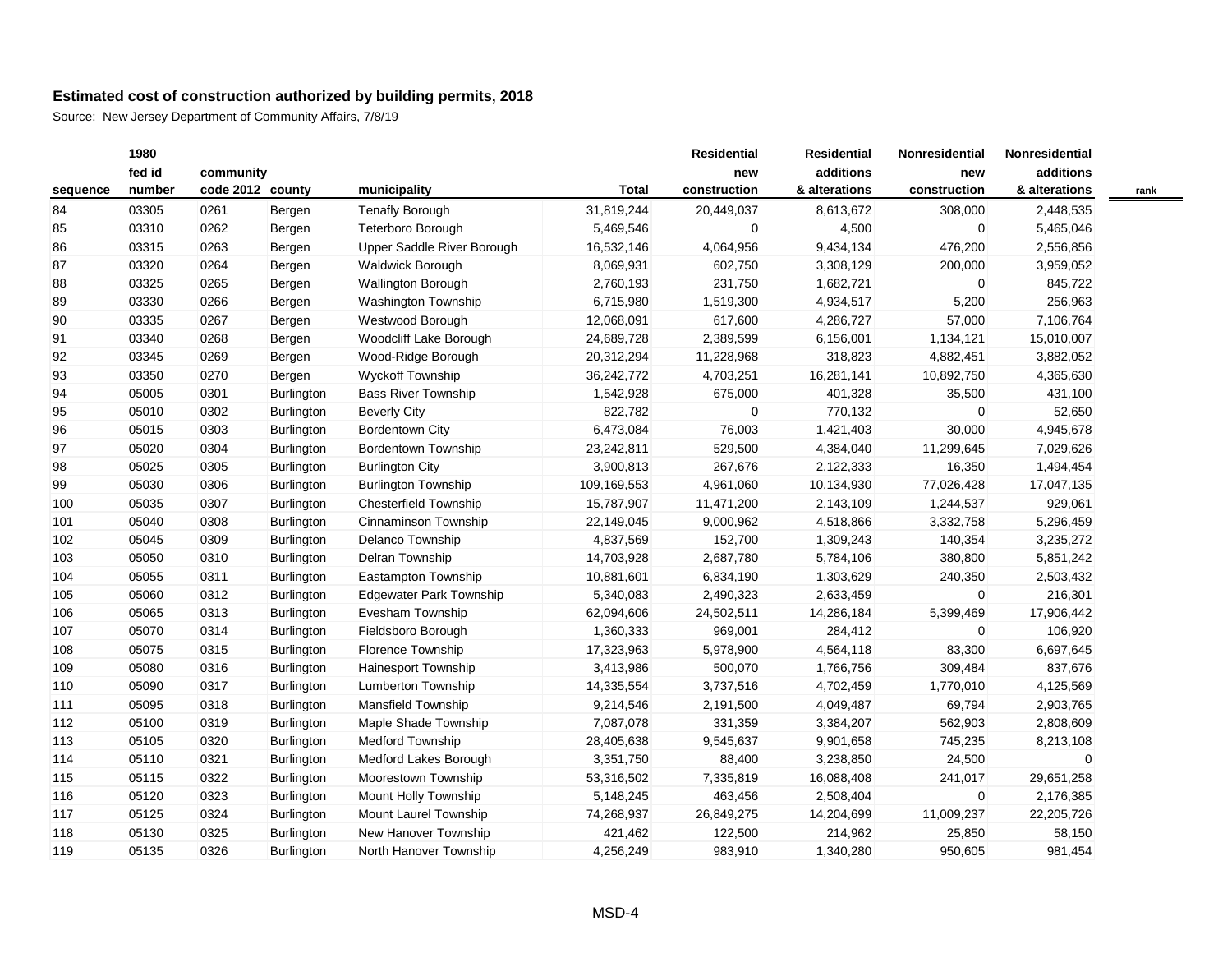|          | 1980   |                  |                   |                            |              | <b>Residential</b> | <b>Residential</b> | Nonresidential | Nonresidential |      |
|----------|--------|------------------|-------------------|----------------------------|--------------|--------------------|--------------------|----------------|----------------|------|
|          | fed id | community        |                   |                            |              | new                | additions          | new            | additions      |      |
| sequence | number | code 2012 county |                   | municipality               | <b>Total</b> | construction       | & alterations      | construction   | & alterations  | rank |
| 120      | 05140  | 0327             | Burlington        | Palmyra Borough            | 1,890,890    | 4,000              | 1,661,864          | $\overline{0}$ | 225,026        |      |
| 121      | 05145  | 0328             | Burlington        | Pemberton Borough          | 406,003      | $\mathbf 0$        | 272,538            | 1,800          | 131,665        |      |
| 122      | 05150  | 0329             | Burlington        | Pemberton Township         | 23,513,340   | 180,826            | 5,754,501          | 7,332,024      | 10,245,989     |      |
| 123      | 05155  | 0330             | Burlington        | Riverside Township         | 2,111,521    | 150,760            | 1,691,071          | 28,800         | 240,890        |      |
| 124      | 05160  | 0331             | Burlington        | Riverton Borough           | 2,737,957    | 210,000            | 1,275,471          | 44,139         | 1,208,347      |      |
| 125      | 05165  | 0332             | <b>Burlington</b> | Shamong Township           | 3,634,472    | 348,640            | 1,533,514          | 987,430        | 764,888        |      |
| 126      | 05170  | 0333             | <b>Burlington</b> | Southampton Township       | 7,842,381    | 113,150            | 4,136,460          | 2,860,750      | 732,021        |      |
| 127      | 05175  | 0334             | Burlington        | Springfield Township       | 3,972,950    | 1,026,400          | 1,282,018          | 478,305        | 1,186,227      |      |
| 128      | 05180  | 0335             | Burlington        | <b>Tabernacle Township</b> | 5,087,708    | 798,150            | 2,758,210          | 419,671        | 1,111,677      |      |
| 129      | 05185  | 0336             | Burlington        | Washington Township        | 1,279,053    | 315,501            | 413,027            | 27,300         | 523,225        |      |
| 130      | 05190  | 0337             | <b>Burlington</b> | Westampton Township        | 11,769,298   | 97,185             | 2,327,085          | 1,613,396      | 7,731,632      |      |
| 131      | 05192  | 0338             | Burlington        | Willingboro Township       | 26,771,115   | 346,720            | 16,518,382         | 8,086,800      | 1,819,213      |      |
| 132      | 05195  | 0339             | Burlington        | <b>Woodland Township</b>   | 1,026,374    | $\mathbf 0$        | 407,374            | 44,000         | 575,000        |      |
| 133      | 05200  | 0340             | Burlington        | Wrightstown Borough        | 57,674       | 0                  | 14,825             | 14,500         | 28,349         |      |
| 134      | 07005  | 0401             | Camden            | Audubon Borough            | 7,464,227    | 0                  | 2,950,519          | 40,000         | 4,473,708      |      |
| 135      | 07010  | 0402             | Camden            | Audubon Park Borough       | 174,112      | $\mathbf 0$        | 174,112            | $\mathbf{0}$   | 0              |      |
| 136      | 07015  | 0403             | Camden            | <b>Barrington Borough</b>  | 3,266,245    | 558,950            | 1,777,523          | 38,000         | 891,772        |      |
| 137      | 07020  | 0404             | Camden            | Bellmawr Borough           | 12,036,840   | 0                  | 4,215,721          | 306,400        | 7,514,719      |      |
| 138      | 07025  | 0405             | Camden            | Berlin Borough             | 6,108,465    | 1,297,811          | 2,172,493          | 553,500        | 2,084,661      |      |
| 139      | 07030  | 0406             | Camden            | <b>Berlin Township</b>     | 10,182,453   | 4,971,175          | 1,647,011          | 1,284,816      | 2,279,451      |      |
| 140      | 07035  | 0407             | Camden            | Brooklawn Borough          | 1,984,610    | 0                  | 329,610            | 783,000        | 872,000        |      |
| 141      | 07040  | 0408             | Camden            | Camden City                | 144,069,080  | 15,841,910         | 8,497,194          | 45,019,214     | 74,710,762     |      |
| 142      | 07043  | 0409             | Camden            | Cherry Hill Township       | 93,916,402   | 13,124,950         | 21,674,388         | 5,449,678      | 53,667,386     |      |
| 143      | 07045  | 0410             | Camden            | Chesilhurst Borough        | 569,791      | 5,200              | 525,141            | 12,400         | 27,050         |      |
| 144      | 07050  | 0411             | Camden            | Clementon Borough          | 5,180,326    | $\mathbf 0$        | 1,019,024          | $\overline{0}$ | 4,161,302      |      |
| 145      | 07055  | 0412             | Camden            | Collingswood Borough       | 8,535,007    | 211,050            | 5,672,833          | 57,397         | 2,593,727      |      |
| 146      | 07065  | 0413             | Camden            | Gibbsboro Borough          | 11,048,000   | 9,179,373          | 864,991            | 662,071        | 341,565        |      |
| 147      | 07077  | 0414             | Camden            | <b>Gloucester City</b>     | 6,834,318    | 0                  | 4,098,912          | $\mathbf 0$    | 2,735,406      |      |
| 148      | 07075  | 0415             | Camden            | Gloucester Township        | 37,865,383   | 7,333,371          | 17,559,345         | 1,261,145      | 11,711,522     |      |
| 149      | 07080  | 0416             | Camden            | Haddon Township            | 13,972,045   | 944,000            | 6,909,095          | 1,266,167      | 4,852,783      |      |
| 150      | 07085  | 0417             | Camden            | Haddonfield Borough        | 23,952,617   | 8,877,656          | 12,716,563         | 526,500        | 1,831,898      |      |
| 151      | 07090  | 0418             | Camden            | Haddon Heights Borough     | 4,421,690    | 138,500            | 2,902,895          | 922,400        | 457,895        |      |
| 152      | 07095  | 0419             | Camden            | Hi-nella Borough           | 325,519      | 0                  | 241,142            | 25,875         | 58,502         |      |
| 153      | 07100  | 0420             | Camden            | Laurel Springs Borough     | 718,084      | 0                  | 601,812            | $\mathbf 0$    | 116,272        |      |
| 154      | 07105  | 0421             | Camden            | Lawnside Borough           | 1,457,143    | $\mathbf 0$        | 1,127,682          | $\mathbf 0$    | 329,461        |      |
| 155      | 07110  | 0422             | Camden            | Lindenwold Borough         | 4,555,828    | $\mathbf 0$        | 3,165,075          | 130,001        | 1,260,752      |      |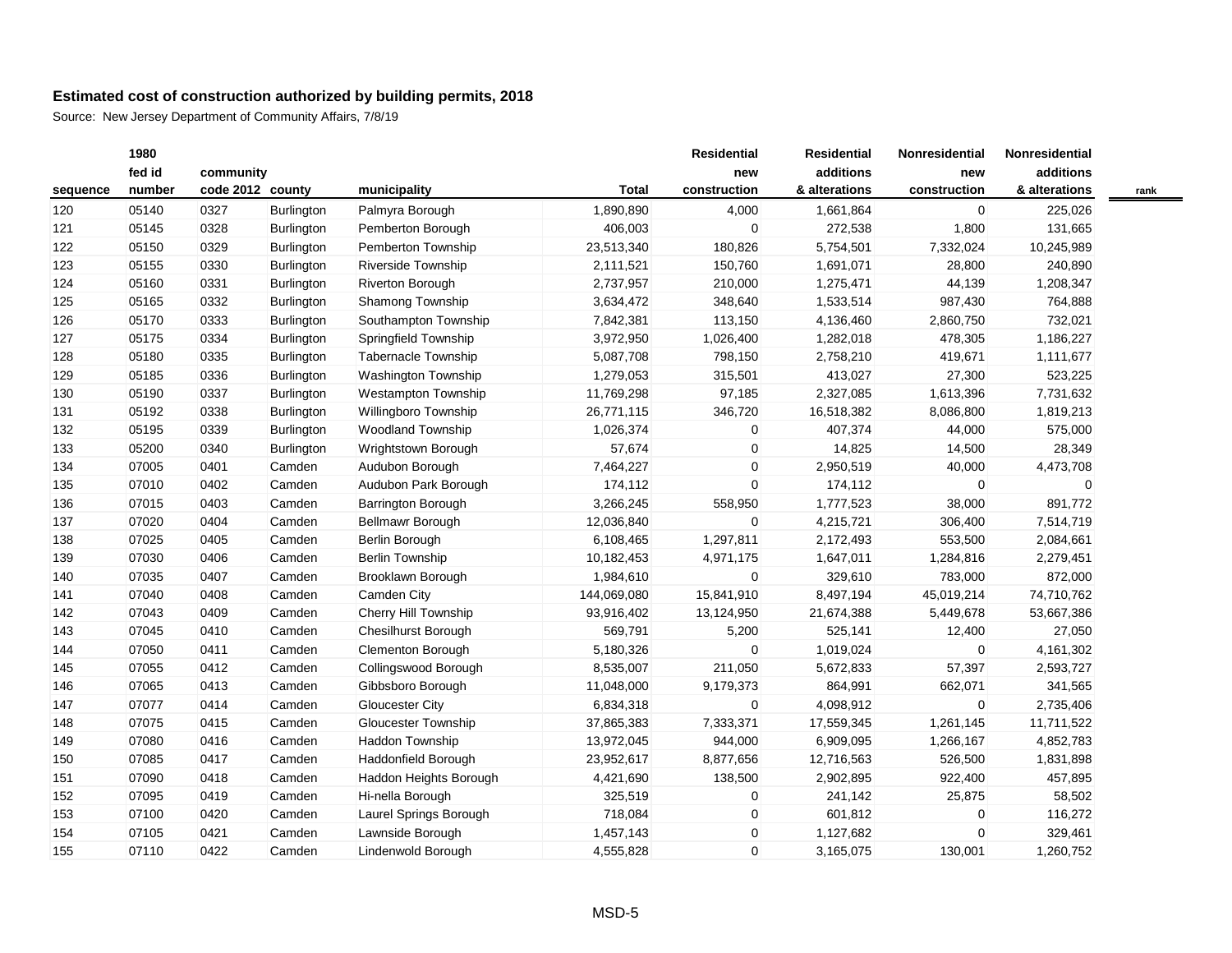|          | 1980   |                  |            |                            |              | <b>Residential</b> | <b>Residential</b> | <b>Nonresidential</b> | Nonresidential |      |
|----------|--------|------------------|------------|----------------------------|--------------|--------------------|--------------------|-----------------------|----------------|------|
|          | fed id | community        |            |                            |              | new                | additions          | new                   | additions      |      |
| sequence | number | code 2012 county |            | municipality               | <b>Total</b> | construction       | & alterations      | construction          | & alterations  | rank |
| 156      | 07115  | 0423             | Camden     | Magnolia Borough           | 1,966,228    | 129,500            | 1,016,706          | 3,606                 | 816,416        |      |
| 157      | 07120  | 0424             | Camden     | Merchantville Borough      | 1,224,172    | 160,000            | 1,041,188          | $\mathbf{1}$          | 22,983         |      |
| 158      | 07125  | 0425             | Camden     | Mount Ephraim Borough      | 2,207,319    | 13,800             | 1,605,384          | $\mathbf 0$           | 588,135        |      |
| 159      | 07130  | 0426             | Camden     | Oaklyn Borough             | 1,234,604    | 0                  | 1,175,668          | $\mathbf 0$           | 58,936         |      |
| 160      | 07135  | 0427             | Camden     | Pennsauken Township        | 33,836,600   | 4,628,986          | 10,339,195         | 420,933               | 18,447,486     |      |
| 161      | 07140  | 0428             | Camden     | Pine Hill Borough          | 4,056,543    | 51,700             | 2,459,083          | 1,135,000             | 410,760        |      |
| 162      | 07145  | 0429             | Camden     | Pine Valley Borough        | 49,880       | 0                  | 49,880             | $\mathbf 0$           | 0              |      |
| 163      | 07150  | 0430             | Camden     | Runnemede Borough          | 4,267,208    | 592,308            | 2,148,189          | 14,000                | 1,512,711      |      |
| 164      | 07155  | 0431             | Camden     | Somerdale Borough          | 3,981,818    | 93,425             | 1,570,064          | 831,240               | 1,487,089      |      |
| 165      | 07160  | 0432             | Camden     | <b>Stratford Borough</b>   | 2,948,106    | 0                  | 2,253,628          | $\mathbf 0$           | 694,478        |      |
| 166      | 07165  | 0433             | Camden     | <b>Tavistock Borough</b>   | $\mathbf 0$  | 0                  | $\mathbf 0$        | $\mathbf 0$           | 0              |      |
| 167      | 07170  | 0434             | Camden     | Voorhees Township          | 26, 135, 264 | 845,560            | 6,658,055          | 1,328,905             | 17,302,744     |      |
| 168      | 07175  | 0435             | Camden     | <b>Waterford Township</b>  | 5,912,079    | 990,900            | 3,501,395          | 62,264                | 1,357,520      |      |
| 169      | 07180  | 0436             | Camden     | Winslow Township           | 31,871,756   | 725,362            | 15,277,142         | 3,601,363             | 12,267,889     |      |
| 170      | 07185  | 0437             | Camden     | Woodlynne Borough          | 155,113      | 0                  | 148,388            | $\mathbf 0$           | 6,725          |      |
| 171      | 09005  | 0501             | Cape May   | Avalon Borough             | 75,638,436   | 62,777,650         | 8,403,176          | 341,599               | 4,116,011      |      |
| 172      | 09010  | 0502             | Cape May   | Cape May City              | 14,558,729   | 1,024,550          | 9,851,717          | $\mathbf 0$           | 3,682,462      |      |
| 173      | 09015  | 0503             | Cape May   | Cape May Point Borough     | 2,982,476    | 2,101,240          | 866,811            | $\mathbf 0$           | 14,425         |      |
| 174      | 09020  | 0504             | Cape May   | Dennis Township            | 4,550,119    | 8,000              | 2,923,091          | 363,995               | 1,255,033      |      |
| 175      | 09025  | 0505             | Cape May   | Lower Township             | 25,238,899   | 5,677,682          | 11,528,678         | 1,560,430             | 6,472,109      |      |
| 176      | 09030  | 0506             | Cape May   | Middle Township            | 25,543,780   | 5,060,431          | 11,048,332         | 5,231,000             | 4,204,017      |      |
| 177      | 09035  | 0507             | Cape May   | North Wildwood City        | 14,301,371   | 8,461,241          | 4,183,267          | 717,400               | 939,463        |      |
| 178      | 09040  | 0508             | Cape May   | Ocean City                 | 88,096,400   | 66,613,357         | 17,180,658         | 785,383               | 3,517,002      |      |
| 179      | 09045  | 0509             | Cape May   | Sea Isle City              | 31,756,134   | 25,249,258         | 5,559,545          | 240,500               | 706,831        |      |
| 180      | 09050  | 0510             | Cape May   | Stone Harbor Borough       | 51,643,032   | 32,936,834         | 7,955,622          | 484,620               | 10,265,956     |      |
| 181      | 09055  | 0511             | Cape May   | <b>Upper Township</b>      | 14,793,135   | 6,532,555          | 3,866,006          | 1,010,601             | 3,383,973      |      |
| 182      | 09060  | 0512             | Cape May   | West Cape May Borough      | 6,141,254    | 3,011,066          | 2,604,924          | 290,102               | 235,162        |      |
| 183      | 09065  | 0513             | Cape May   | West Wildwood Borough      | 1,438,265    | 736,004            | 702,260            | $\mathbf 0$           | 1              |      |
| 184      | 09070  | 0514             | Cape May   | <b>Wildwood City</b>       | 7,284,827    | 763,901            | 2,311,518          | 1,207,502             | 3,001,906      |      |
| 185      | 09075  | 0515             | Cape May   | Wildwood Crest Borough     | 15,238,383   | 11,695,496         | 3,070,365          | $\mathbf 0$           | 472,522        |      |
| 186      | 09080  | 0516             | Cape May   | Woodbine Borough           | 859,772      | 10,750             | 418,396            | 228,250               | 202,376        |      |
| 187      | 11005  | 0601             | Cumberland | <b>Bridgeton City</b>      | 22,085,867   | 0                  | 4,913,449          | 5,603,000             | 11,569,418     |      |
| 188      | 11010  | 0602             | Cumberland | <b>Commercial Township</b> | 975,558      | 110,400            | 618,652            | 18,500                | 228,006        |      |
| 189      | 11015  | 0603             | Cumberland | Deerfield Township         | 6,449,267    | 246,797            | 412,737            | 3,403,365             | 2,386,368      |      |
| 190      | 11020  | 0604             | Cumberland | Downe Township             | 596,039      | 0                  | 337,708            | 53,400                | 204,931        |      |
| 191      | 11025  | 0605             | Cumberland | Fairfield Township         | 6,877,569    | 2,782,158          | 188,344            | 27,566                | 3,879,501      |      |
|          |        |                  |            |                            |              |                    |                    |                       |                |      |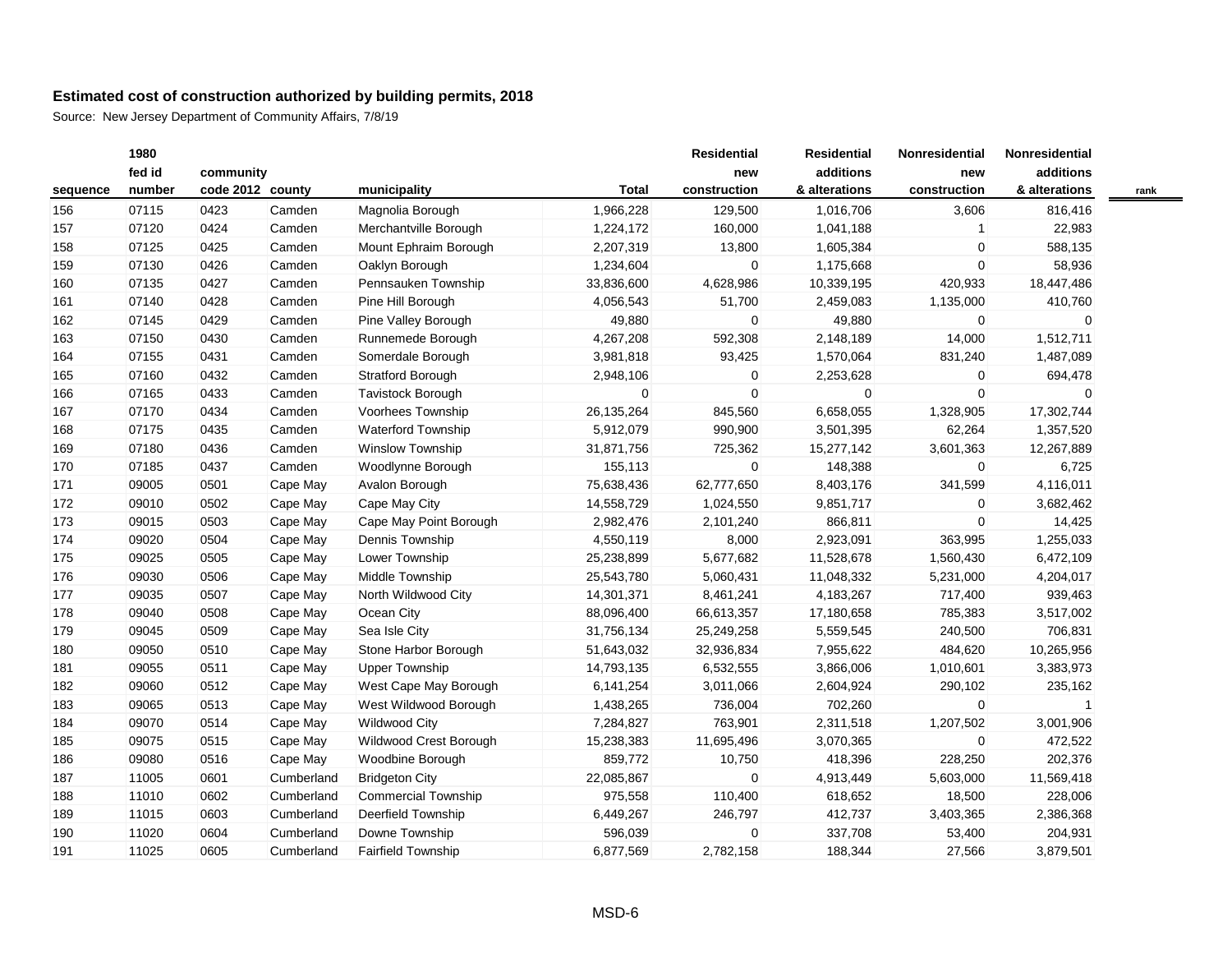| fed id<br>community<br>code 2012 county<br>number<br>municipality<br><b>Total</b><br>construction<br>sequence<br>222,348<br>11030<br>0606<br><b>Greenwich Township</b><br>192<br>Cumberland<br>0607<br>Cumberland<br><b>Hopewell Township</b><br>1,069,823<br>193<br>11035 | additions<br>new<br>& alterations<br>$\overline{0}$<br>76,687<br>$\Omega$<br>416,885<br>757,886<br>675,639 | new<br>construction<br>5,000<br>121,382<br>0 | additions<br>& alterations<br>140,661<br>531,556 | rank |
|----------------------------------------------------------------------------------------------------------------------------------------------------------------------------------------------------------------------------------------------------------------------------|------------------------------------------------------------------------------------------------------------|----------------------------------------------|--------------------------------------------------|------|
|                                                                                                                                                                                                                                                                            |                                                                                                            |                                              |                                                  |      |
|                                                                                                                                                                                                                                                                            |                                                                                                            |                                              |                                                  |      |
|                                                                                                                                                                                                                                                                            |                                                                                                            |                                              |                                                  |      |
|                                                                                                                                                                                                                                                                            |                                                                                                            |                                              |                                                  |      |
| Lawrence Township<br>11040<br>Cumberland<br>1,001,186<br>241,000<br>194<br>0608                                                                                                                                                                                            |                                                                                                            |                                              | 2,300                                            |      |
| 11045<br>0609<br>Cumberland<br>Maurice River Township<br>2,054,705<br>401,089<br>195                                                                                                                                                                                       |                                                                                                            | 43,520                                       | 934,457                                          |      |
| 11050<br>Cumberland<br><b>Millville City</b><br>196<br>0610<br>69,775,165<br>1,241,250                                                                                                                                                                                     | 4,607,484                                                                                                  | 535,350                                      | 63,391,081                                       |      |
| 11055<br>Cumberland<br>Shiloh Borough<br>50,332<br>197<br>0611                                                                                                                                                                                                             | 18,526<br>0                                                                                                | 0                                            | 31,806                                           |      |
| 198<br>11060<br>0612<br>Cumberland<br>Stow Creek Township<br>1,042,830<br>591,210                                                                                                                                                                                          | 115,800                                                                                                    | 99,000                                       | 236,820                                          |      |
| 199<br>11065<br>0613<br>Cumberland<br><b>Upper Deerfield Township</b><br>13,135,511<br>317,907                                                                                                                                                                             | 844,733                                                                                                    | 445,100                                      | 11,527,771                                       |      |
| 11070<br>200<br>0614<br>Cumberland<br>Vineland City<br>66,505,453<br>3,485,213                                                                                                                                                                                             | 6,326,952                                                                                                  | 24,698,257                                   | 31,995,031                                       |      |
| 13005<br><b>Belleville Township</b><br>2,000,000<br>201<br>0701<br>Essex<br>22,314,319                                                                                                                                                                                     | 8,812,372                                                                                                  | 638,000                                      | 10,863,947                                       |      |
| 202<br>13010<br>0702<br><b>Bloomfield Township</b><br>33,285,613<br>2,447,400<br>Essex                                                                                                                                                                                     | 24,331,217                                                                                                 | 14,000                                       | 6,492,996                                        |      |
| 203<br>0703<br>Caldwell Borough<br>725,501<br>13015<br>Essex<br>5,336,248                                                                                                                                                                                                  | 3,641,947                                                                                                  | $\overline{0}$                               | 968,800                                          |      |
| 204<br>0704<br>Cedar Grove Township<br>11,479,058<br>13025<br>Essex<br>23,733,015                                                                                                                                                                                          | 11,214,760                                                                                                 | 37,200                                       | 1,001,997                                        |      |
| East Orange City<br>205<br>13030<br>0705<br>Essex<br>85,268,051<br>27,562,140                                                                                                                                                                                              | 26,491,598                                                                                                 | 27,995,042                                   | 3,219,271                                        |      |
| 206<br>13035<br>0706<br>Essex Fells Borough<br>3,147,986<br>81,400<br>Essex                                                                                                                                                                                                | 3,066,586                                                                                                  | 0                                            | $\mathbf 0$                                      |      |
| 207<br>13037<br>0707<br>Essex<br><b>Fairfield Township</b><br>20,930,282<br>5,692,334                                                                                                                                                                                      | 2,521,786                                                                                                  | 961,600                                      | 11,754,562                                       |      |
| Glen Ridge Borough<br>208<br>13040<br>0708<br>Essex<br>15,005,405<br>1,335,575                                                                                                                                                                                             | 10,335,190                                                                                                 | 1,000,000                                    | 2,334,640                                        |      |
| 209<br>13045<br>0709<br>Essex<br>Irvington Township<br>14,777,644                                                                                                                                                                                                          | 10,832,279<br>1                                                                                            | 1,469,000                                    | 2,476,364                                        |      |
| 13, 167, 414<br>210<br>13050<br>0710<br>Livingston Township<br>Essex<br>82,745,182                                                                                                                                                                                         | 32,667,219                                                                                                 | 1,677,388                                    | 35,233,161                                       |      |
| 13055<br>Maplewood Township<br>211<br>0711<br>Essex<br>37,373,934<br>4,004,300                                                                                                                                                                                             | 23,617,237                                                                                                 | 2,752,500                                    | 6,999,897                                        |      |
| 0712<br>Millburn Township<br>99,042,387<br>212<br>13060<br>Essex<br>15,494,501                                                                                                                                                                                             | 29,428,406                                                                                                 | 12,928,208                                   | 41,191,272                                       |      |
| 213<br>13065<br>0713<br>Essex<br>Montclair Township<br>106,424,169<br>14,749,753                                                                                                                                                                                           | 47,455,662                                                                                                 | 24,103,470                                   | 20,115,284                                       |      |
| <b>Newark City</b><br>41,294,268<br>214<br>13070<br>0714<br>Essex<br>361,698,884                                                                                                                                                                                           | 84,072,116                                                                                                 | 61,652,304                                   | 174,680,196                                      |      |
| North Caldwell Borough<br>8,507,918<br>4,721,301<br>215<br>13075<br>0715<br>Essex                                                                                                                                                                                          | 3,644,193                                                                                                  | $\overline{0}$                               | 142,424                                          |      |
| <b>Nutley Township</b><br>216<br>13080<br>0716<br>Essex<br>37,349,354<br>2,996,450                                                                                                                                                                                         | 9,672,266                                                                                                  | 2,536,000                                    | 22,144,638                                       |      |
| City of Orange Township<br>217<br>13085<br>0717<br>Essex<br>14,992,474<br>379,600                                                                                                                                                                                          | 11,047,636                                                                                                 | 24,600                                       | 3,540,638                                        |      |
| 218<br>13090<br>0718<br>Essex<br>Roseland Borough<br>8,987,741<br>603,000                                                                                                                                                                                                  | 2,809,789                                                                                                  | 0                                            | 5,574,952                                        |      |
| 13095<br>South Orange Village<br>219<br>0719<br>Essex<br>23,878,328<br>681,100                                                                                                                                                                                             | 16,122,597                                                                                                 | 763,190                                      | 6,311,441                                        |      |
| Verona Township<br>220<br>13100<br>0720<br>Essex<br>14,136,215<br>377,700                                                                                                                                                                                                  | 11,815,873                                                                                                 | 81,450                                       | 1,861,192                                        |      |
| 221<br>13105<br>0721<br>West Caldwell Township<br>829,540<br>Essex<br>17,139,090                                                                                                                                                                                           | 8,110,009                                                                                                  | 328,500                                      | 7,871,041                                        |      |
| 222<br>13110<br>0722<br>West Orange Township<br>22,869,349<br>Essex<br>66,893,251                                                                                                                                                                                          | 18,712,370                                                                                                 | 6,512,442                                    | 18,799,090                                       |      |
| Clayton Borough<br>223<br>15005<br>0801<br>Gloucester<br>3,775,719<br>79,010                                                                                                                                                                                               | 2,804,259                                                                                                  | 510,243                                      | 382,207                                          |      |
| Deptford Township<br>224<br>15010<br>0802<br>Gloucester<br>28,426,318<br>6,601,402                                                                                                                                                                                         | 12,693,663                                                                                                 | 1,182,299                                    | 7,948,954                                        |      |
| 225<br>15015<br>0803<br>Gloucester<br>East Greenwich Township<br>11,832,002<br>24, 191, 529                                                                                                                                                                                | 5,513,476                                                                                                  | 1,870,185                                    | 4,975,866                                        |      |
| Elk Township<br>226<br>15020<br>0804<br>Gloucester<br>3,573,297<br>1,065,500                                                                                                                                                                                               | 128,400                                                                                                    | 230,772                                      | 2,148,625                                        |      |
| 227<br>15025<br>0805<br>Franklin Township<br>11,487,093<br>1,761,472<br>Gloucester                                                                                                                                                                                         | 4,655,927                                                                                                  | 377,002                                      | 4,692,692                                        |      |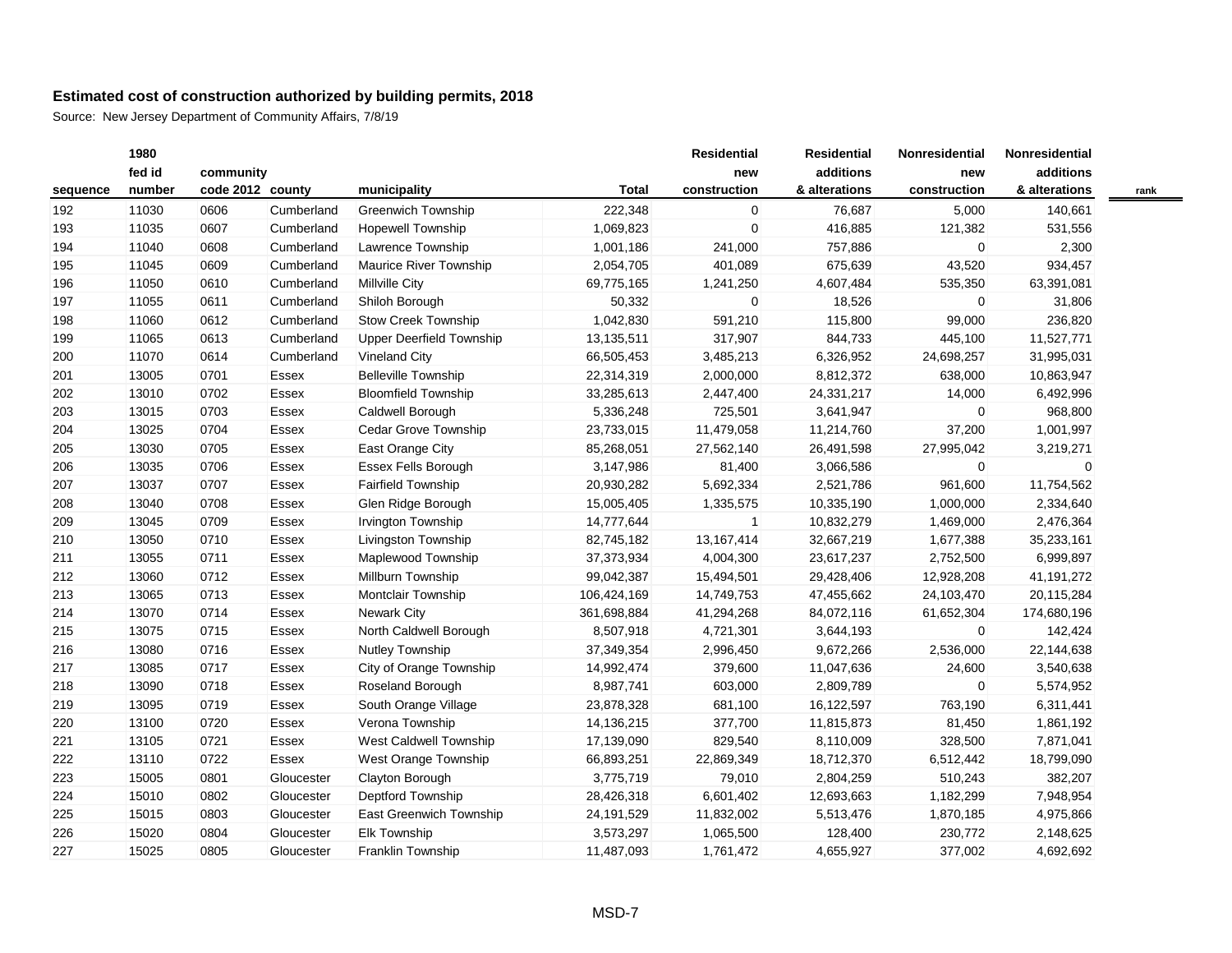|          | 1980   |                  |            |                           |              | <b>Residential</b> | <b>Residential</b> | Nonresidential | Nonresidential |      |
|----------|--------|------------------|------------|---------------------------|--------------|--------------------|--------------------|----------------|----------------|------|
|          | fed id | community        |            |                           |              | new                | additions          | new            | additions      |      |
| sequence | number | code 2012 county |            | municipality              | <b>Total</b> | construction       | & alterations      | construction   | & alterations  | rank |
| 228      | 15030  | 0806             | Gloucester | Glassboro Borough         | 20,940,667   | 1,331,595          | 7,921,650          | 1,142,153      | 10,545,269     |      |
| 229      | 15035  | 0807             | Gloucester | <b>Greenwich Township</b> | 14,214,484   | 153,800            | 2,415,580          | 6,759,505      | 4,885,599      |      |
| 230      | 15040  | 0808             | Gloucester | <b>Harrison Township</b>  | 133,822,788  | 6,744,234          | 4,401,353          | 83,544,818     | 39,132,383     |      |
| 231      | 15045  | 0809             | Gloucester | Logan Township            | 59,655,873   | 50,350             | 2,463,322          | 33,036,683     | 24,105,518     |      |
| 232      | 15050  | 0810             | Gloucester | Mantua Township           | 13,703,802   | 4,908,134          | 6,647,766          | 41,000         | 2,106,902      |      |
| 233      | 15055  | 0811             | Gloucester | Monroe Township           | 31,962,291   | 8,828,437          | 14,053,161         | 1,895,970      | 7,184,723      |      |
| 234      | 15060  | 0812             | Gloucester | National Park Borough     | 3,301,442    | 0                  | 3,301,442          | 0              | $\mathbf{0}$   |      |
| 235      | 15065  | 0813             | Gloucester | Newfield Borough          | 936,115      | 415,000            | 460,115            | $\mathbf 0$    | 61,000         |      |
| 236      | 15070  | 0814             | Gloucester | Paulsboro Borough         | 3,341,746    | 0                  | 2,536,240          | 41,954         | 763,552        |      |
| 237      | 15075  | 0815             | Gloucester | Pitman Borough            | 4,867,693    | 991,150            | 2,964,639          | 422,200        | 489,704        |      |
| 238      | 15080  | 0816             | Gloucester | South Harrison Township   | 4,004,903    | 458,000            | 2,132,894          | 42,000         | 1,372,009      |      |
| 239      | 15085  | 0817             | Gloucester | Swedesboro Borough        | 1,800,167    | $\mathbf 0$        | 42,760             | 22,600         | 1,734,807      |      |
| 240      | 15090  | 0818             | Gloucester | Washington Township       | 77,579,369   | 9,737,075          | 16,369,642         | 27,175,870     | 24,296,782     |      |
| 241      | 15095  | 0819             | Gloucester | Wenonah Borough           | 917,394      | 0                  | 910,488            | $\mathbf{0}$   | 6,906          |      |
| 242      | 15100  | 0820             | Gloucester | West Deptford Township    | 128,772,208  | 2,357,369          | 6,594,024          | 92,169,497     | 27,651,318     |      |
| 243      | 15105  | 0821             | Gloucester | Westville Borough         | 2,750,631    | 0                  | 2,417,474          | $\mathbf 0$    | 333,157        |      |
| 244      | 15110  | 0822             | Gloucester | <b>Woodbury City</b>      | 5,714,822    | 148,450            | 2,482,501          | $\overline{0}$ | 3,083,871      |      |
| 245      | 15115  | 0823             | Gloucester | Woodbury Heights Borough  | 1,953,387    | 375,500            | 1,089,502          | 405,000        | 83,385         |      |
| 246      | 15120  | 0824             | Gloucester | Woolwich Township         | 17,144,832   | 11,040,321         | 625,315            | 115,789        | 5,363,407      |      |
| 247      | 17005  | 0901             | Hudson     | <b>Bayonne City</b>       | 170,195,030  | 98,969,480         | 27,225,045         | 27,313,839     | 16,686,666     |      |
| 248      | 17010  | 0902             | Hudson     | East Newark Borough       | 1,345,208    | 1,257,600          | 60,317             | $\mathbf 0$    | 27,291         |      |
| 249      | 17015  | 0903             | Hudson     | Guttenberg Town           | 5,203,345    | 1,866,600          | 1,661,175          | $\mathbf 0$    | 1,675,570      |      |
| 250      | 17020  | 0904             | Hudson     | <b>Harrison Town</b>      | 34,644,190   | 18,297,585         | 2,175,805          | 11,181,898     | 2,988,902      |      |
| 251      | 17025  | 0905             | Hudson     | Hoboken City              | 182,814,664  | 64,990,925         | 55,280,814         | 36,877,900     | 25,665,025     |      |
| 252      | 17030  | 0906             | Hudson     | Jersey City               | 843,031,161  | 475,130,924        | 179,454,791        | 59,715,814     | 128,729,632    |      |
| 253      | 17035  | 0907             | Hudson     | Kearny Town               | 41,555,144   | 3,632,450          | 2,902,999          | 4,783,801      | 30,235,894     |      |
| 254      | 17040  | 0908             | Hudson     | North Bergen Township     | 63,714,503   | 27,906,700         | 12,362,454         | 9,489,103      | 13,956,246     |      |
| 255      | 17045  | 0909             | Hudson     | Secaucus Town             | 88,724,468   | 1,324,103          | 12,049,667         | 13,544,404     | 61,806,294     |      |
| 256      | 17050  | 0910             | Hudson     | <b>Union City</b>         | 38,303,653   | 14,643,855         | 9,727,562          | 4,921,401      | 9,010,835      |      |
| 257      | 17055  | 0911             | Hudson     | Weehawken Township        | 263,954,735  | 219,259,410        | 8,883,520          | 2,657,500      | 33,154,305     |      |
| 258      | 17060  | 0912             | Hudson     | West New York Town        | 42,125,109   | 21,689,980         | 15,065,375         | 190,000        | 5,179,754      |      |
| 259      | 19005  | 1001             | Hunterdon  | Alexandria Township       | 4,323,695    | 53,100             | 1,674,851          | 658,737        | 1,937,007      |      |
| 260      | 19010  | 1002             | Hunterdon  | Bethlehem Township        | 2,837,139    | $\mathbf 0$        | 795,254            | 174,852        | 1,867,033      |      |
| 261      | 19015  | 1003             | Hunterdon  | Bloomsbury Borough        | 845,979      | $\mathbf 0$        | 158,259            | $\mathbf 0$    | 687,720        |      |
| 262      | 19020  | 1004             | Hunterdon  | Califon Borough           | 632,437      | 290,000            | 333,237            | $\mathbf 0$    | 9,200          |      |
| 263      | 19025  | 1005             | Hunterdon  | Clinton Town              | 1,967,310    | $\mathbf 0$        | 1,090,878          | 306,630        | 569,802        |      |
|          |        |                  |            |                           |              |                    |                    |                |                |      |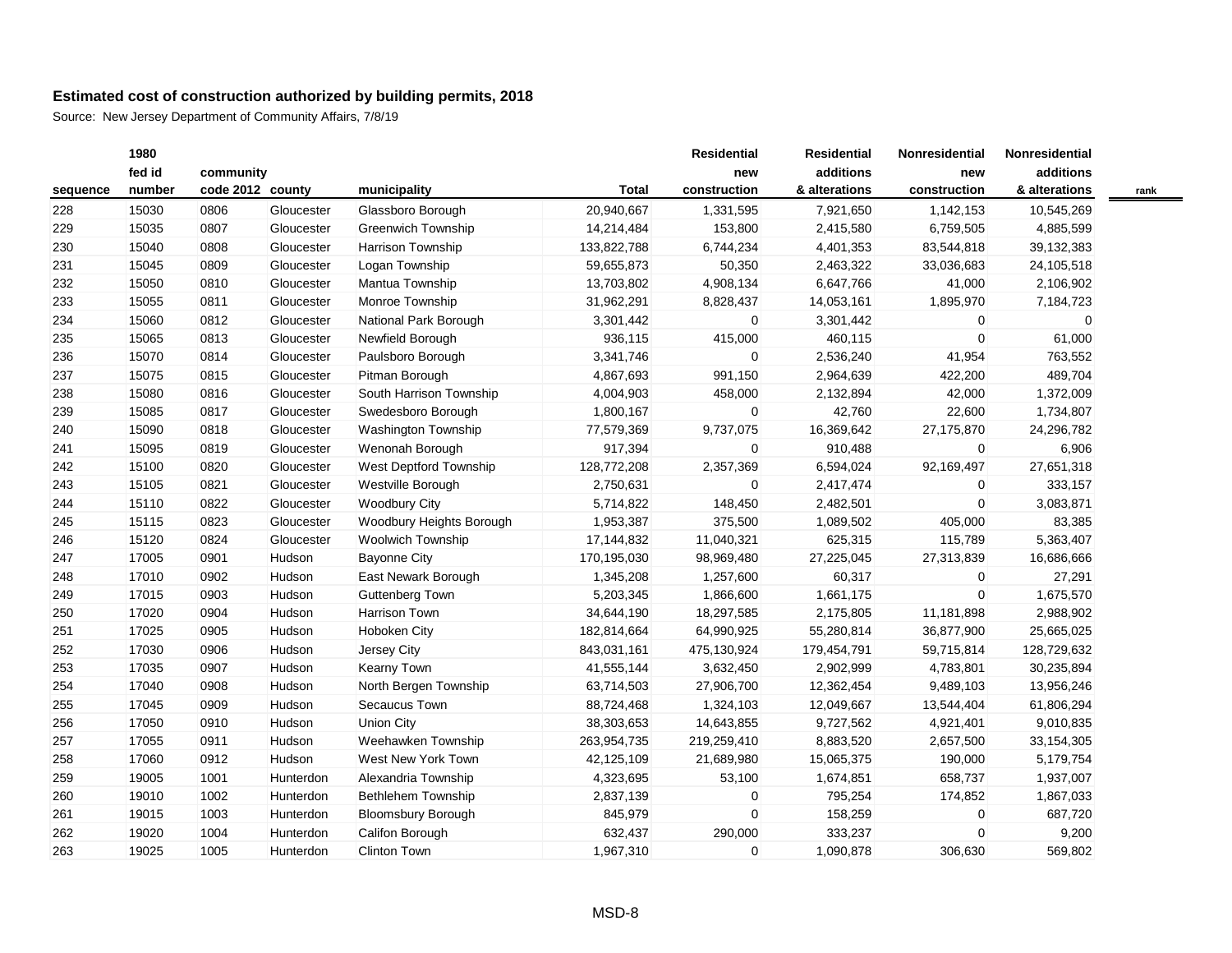|          | 1980   |                  |           |                           |                      | <b>Residential</b> | <b>Residential</b> | Nonresidential | Nonresidential |      |
|----------|--------|------------------|-----------|---------------------------|----------------------|--------------------|--------------------|----------------|----------------|------|
|          | fed id | community        |           |                           |                      | new                | additions          | new            | additions      |      |
| sequence | number | code 2012 county |           | municipality              | <b>Total</b>         | construction       | & alterations      | construction   | & alterations  | rank |
| 264      | 19030  | 1006             | Hunterdon | Clinton Township          | 53,298,277           | 29,100             | 6,588,997          | 8,792,304      | 37,887,876     |      |
| 265      | 19035  | 1007             | Hunterdon | Delaware Township         | 5,347,724            | 1,610,205          | 2,901,788          | 617,003        | 218,728        |      |
| 266      | 19040  | 1008             | Hunterdon | East Amwell Township      | 4,387,279            | 828,850            | 2,416,376          | 680,300        | 461,753        |      |
| 267      | 19045  | 1009             | Hunterdon | Flemington Borough        | 5,860,922            | 0                  | 1,437,745          | 10,000         | 4,413,177      |      |
| 268      | 19050  | 1010             | Hunterdon | <b>Franklin Township</b>  | 9,650,233            | 1,031,450          | 1,692,501          | 1,399,876      | 5,526,406      |      |
| 269      | 19055  | 1011             | Hunterdon | Frenchtown Borough        | 891,333              | 5,150              | 552,651            | 16,128         | 317,404        |      |
| 270      | 19060  | 1012             | Hunterdon | Glen Gardner Borough      | 669,972              | 0                  | 365,974            | 3,910          | 300,088        |      |
| 271      | 19065  | 1013             | Hunterdon | <b>Hampton Borough</b>    | 737,572              | 10,300             | 437,942            | 43,500         | 245,830        |      |
| 272      | 19070  | 1014             | Hunterdon | High Bridge Borough       | 1,753,609            | 900                | 1,192,828          | $\mathbf 0$    | 559,881        |      |
| 273      | 19075  | 1015             | Hunterdon | <b>Holland Township</b>   | 3,351,393            | 551,150            | 1,265,582          | 89,220         | 1,445,441      |      |
| 274      | 19080  | 1016             | Hunterdon | Kingwood Township         | 5,229,961            | 2,277,040          | 2,027,796          | 572,900        | 352,225        |      |
| 275      | 19085  | 1017             | Hunterdon | Lambertville City         | 5,148,127            | 555,881            | 2,824,874          | $\mathbf{0}$   | 1,767,372      |      |
| 276      | 19090  | 1018             | Hunterdon | Lebanon Borough           | 946,979              | $\mathbf 0$        | 169,950            | $\mathbf{0}$   | 777,029        |      |
| 277      | 19095  | 1019             | Hunterdon | Lebanon Township          | 6,987,692            | 1,055,500          | 2,871,678          | 984,530        | 2,075,984      |      |
| 278      | 19100  | 1020             | Hunterdon | Milford Borough           | 680,218              | $\mathbf 0$        | 237,351            | 13,000         | 429,867        |      |
| 279      | 19105  | 1021             | Hunterdon | Raritan Township          | 50,493,961           | 16,270,383         | 13,098,946         | 3,979,006      | 17,145,626     |      |
| 280      | 19110  | 1022             | Hunterdon | Readington Township       | 23,967,335           | 9,999,053          | 8,776,958          | 1,546,889      | 3,644,435      |      |
| 281      | 19115  | 1023             | Hunterdon | Stockton Borough          | 662,348              | 3,500              | 470,375            | $\mathbf 0$    | 188,473        |      |
| 282      | 19120  | 1024             | Hunterdon | Tewksbury Township        | 9,385,081            | 119,150            | 6,568,918          | 467,762        | 2,229,251      |      |
| 283      | 19125  | 1025             | Hunterdon | Union Township            | 41,364,715           | 334,004            | 1,045,321          | 36,981,699     | 3,003,691      |      |
| 284      | 19130  | 1026             | Hunterdon | West Amwell Township      | 4,485,177            | 267,100            | 2,422,737          | 471,150        | 1,324,190      |      |
| 285      | 21005  | 1101             | Mercer    | East Windsor Township     | 28,080,491           | 228,800            | 6,184,493          | 3,932,110      | 17,735,088     |      |
| 286      | 21010  | 1102             | Mercer    | Ewing Township            | 78,637,229           | 16,637,854         | 12,099,215         | 11,984,113     | 37,916,047     |      |
| 287      | 21015  | 1103             | Mercer    | Hamilton Township         | 75,599,721           | 2,939,073          | 28,974,700         | 20,331,208     | 23,354,740     |      |
| 288      | 21020  | 1104             | Mercer    | <b>Hightstown Borough</b> | 7,515,783            | 114,500            | 1,872,908          | $\overline{0}$ | 5,528,375      |      |
| 289      | 21025  | 1105             | Mercer    | Hopewell Borough          | 3,179,034            | 41,500             | 803,814            | $\overline{0}$ | 2,333,720      |      |
| 290      | 21030  | 1106             | Mercer    | <b>Hopewell Township</b>  | 38,287,752           | 4,708,812          | 10,866,598         | 3,551,897      | 19,160,445     |      |
| 291      | 21035  | 1107             | Mercer    | Lawrence Township         | 179,220,056          | 9,401,161          | 17,549,487         | 60,026,833     | 92,242,575     |      |
| 292      | 21040  | 1108             | Mercer    | Pennington Borough        | 10,814,312           | 4,645,213          | 2,406,586          | 710,499        | 3,052,014      |      |
| 293      | 21045  | 1109             | Mercer    | Princeton Borough         | See Princeton (1114) |                    |                    |                |                |      |
| 294      | 21050  | 1110             | Mercer    | Princeton (1114)          | 108,404,097          | 16,683,694         | 36,815,244         | 21,835,542     | 33,069,617     |      |
| 295      | 21055  | 1111             | Mercer    | <b>Trenton City</b>       | 105,013,435          | 15,000             | 9,540,292          | 68,537,605     | 26,920,538     |      |
| 296      | 21060  | 1112             | Mercer    | Robbinsville Township     | 46,196,169           | 11,144,657         | 7,024,264          | 19,477,833     | 8,549,415      |      |
| 297      | 21065  | 1113             | Mercer    | West Windsor Township     | 74,677,159           | 23,148,250         | 9,293,287          | 2,913,578      | 39,322,044     |      |
| 298      | 23005  | 1201             | Middlesex | Carteret Borough          | 19,506,535           | 3,839,020          | 4,954,115          | 327,000        | 10,386,400     |      |
| 299      | 23010  | 1202             | Middlesex | Cranbury Township         | 58,146,156           | 15,413,800         | 2,795,760          | 16,453,000     | 23,483,596     |      |
|          |        |                  |           |                           |                      |                    |                    |                |                |      |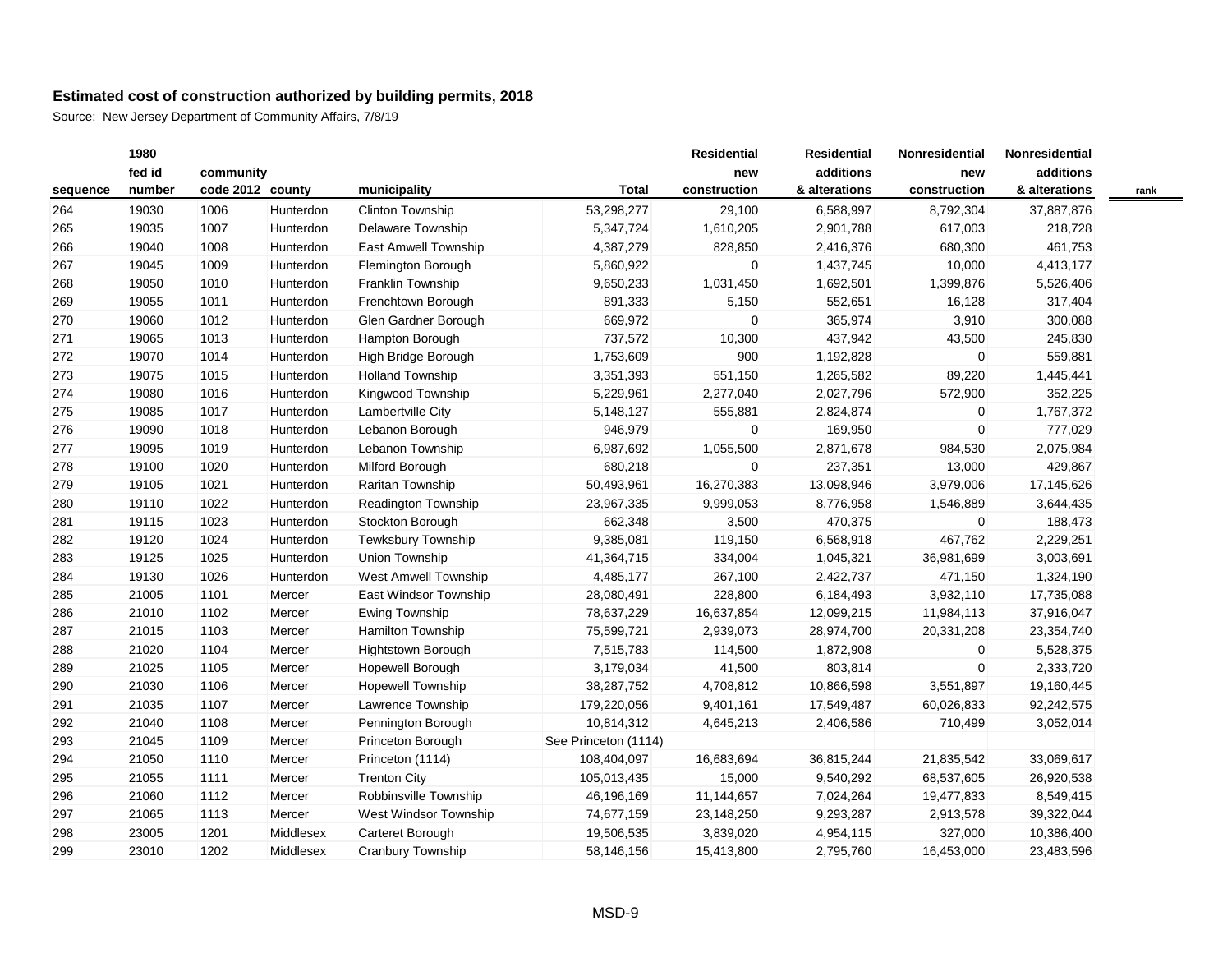|          | 1980   |                  |           |                              |              | <b>Residential</b> | <b>Residential</b> | Nonresidential | Nonresidential |      |
|----------|--------|------------------|-----------|------------------------------|--------------|--------------------|--------------------|----------------|----------------|------|
|          | fed id | community        |           |                              |              | new                | additions          | new            | additions      |      |
| sequence | number | code 2012 county |           | municipality                 | <b>Total</b> | construction       | & alterations      | construction   | & alterations  | rank |
| 300      | 23015  | 1203             | Middlesex | Dunellen Borough             | 3,545,160    | 232,800            | 2,058,429          | 900,000        | 353,931        |      |
| 301      | 23020  | 1204             | Middlesex | East Brunswick Township      | 54,958,110   | 11,790,154         | 15,865,709         | 4,402,418      | 22,899,829     |      |
| 302      | 23025  | 1205             | Middlesex | Edison Township              | 149,088,819  | 46,777,006         | 30,907,431         | 10,125,005     | 61,279,377     |      |
| 303      | 23030  | 1206             | Middlesex | Helmetta Borough             | 448,532      | 0                  | 405,482            | $\mathbf 0$    | 43,050         |      |
| 304      | 23035  | 1207             | Middlesex | <b>Highland Park Borough</b> | 8,543,826    | 1,153,750          | 7,106,834          | $\mathbf{0}$   | 283,242        |      |
| 305      | 23040  | 1208             | Middlesex | Jamesburg Borough            | 3,696,196    | 297,900            | 980,419            | 5,792          | 2,412,085      |      |
| 306      | 23077  | 1209             | Middlesex | Old Bridge Township          | 38,246,907   | 926,899            | 22,306,372         | 903,753        | 14,109,883     |      |
| 307      | 23050  | 1210             | Middlesex | Metuchen Borough             | 22,072,576   | 7,806,250          | 7,782,436          | 1,084,390      | 5,399,500      |      |
| 308      | 23055  | 1211             | Middlesex | Middlesex Borough            | 9,714,356    | 1,072,675          | 3,416,597          | 1,350,750      | 3,874,334      |      |
| 309      | 23060  | 1212             | Middlesex | Milltown Borough             | 4,639,019    | 632,150            | 2,252,048          | $\mathbf 0$    | 1,754,821      |      |
| 310      | 23065  | 1213             | Middlesex | Monroe Township              | 95,788,741   | 56,685,279         | 16,510,777         | 5,855,468      | 16,737,217     |      |
| 311      | 23070  | 1214             | Middlesex | New Brunswick City           | 214,037,362  | 140,423,639        | 37,003,179         | 4,185,200      | 32,425,344     |      |
| 312      | 23075  | 1215             | Middlesex | North Brunswick Township     | 161,474,947  | 4,416,021          | 12,342,504         | 50,718,000     | 93,998,422     |      |
| 313      | 23080  | 1216             | Middlesex | Perth Amboy City             | 76,772,417   | 5,757,751          | 18,684,928         | 34, 141, 353   | 18,188,385     |      |
| 314      | 23085  | 1217             | Middlesex | Piscataway Township          | 159,839,308  | 4,660,931          | 12,254,864         | 81,672,973     | 61,250,540     |      |
| 315      | 23090  | 1218             | Middlesex | Plainsboro Township          | 101,523,777  | 65,964,540         | 9,474,348          | 4,898,105      | 21,186,784     |      |
| 316      | 23095  | 1219             | Middlesex | Sayreville Borough           | 34,139,556   | 3,471,061          | 16,480,165         | 1,248,366      | 12,939,964     |      |
| 317      | 23100  | 1220             | Middlesex | South Amboy City             | 7,677,884    | 3,653,465          | 2,454,466          | 854,000        | 715,953        |      |
| 318      | 23105  | 1221             | Middlesex | South Brunswick Township     | 188,802,375  | 20,570,748         | 18,527,746         | 42,338,993     | 107,364,888    |      |
| 319      | 23110  | 1222             | Middlesex | South Plainfield Borough     | 45,239,168   | 8,187,795          | 5,223,281          | 1,981,300      | 29,846,792     |      |
| 320      | 23115  | 1223             | Middlesex | South River Borough          | 5,070,357    | 258,505            | 4,140,711          | $\mathbf 0$    | 671,141        |      |
| 321      | 23120  | 1224             | Middlesex | Spotswood Borough            | 3,299,085    | 635,503            | 2,022,800          | 11,705         | 629,077        |      |
| 322      | 23125  | 1225             | Middlesex | Woodbridge Township          | 200,816,650  | 57,219,158         | 27,846,106         | 43,832,511     | 71,918,875     |      |
| 323      | 25005  | 1301             | Monmouth  | Allenhurst Borough           | 1,961,032    | $\mathbf 0$        | 1,703,131          | 182,351        | 75,550         |      |
| 324      | 25010  | 1302             | Monmouth  | Allentown Borough            | 1,476,103    | $\mathbf 0$        | 781,726            | 26,870         | 667,507        |      |
| 325      | 25015  | 1303             | Monmouth  | <b>Asbury Park City</b>      | 21,080,340   | 1,039,564          | 13,828,268         | 75,200         | 6,137,308      |      |
| 326      | 25025  | 1304             | Monmouth  | Atlantic Highlands Borough   | 7,044,570    | 2,102,758          | 3,992,868          | 31,782         | 917,162        |      |
| 327      | 25030  | 1305             | Monmouth  | Avon-by-the-Sea Borough      | 4,052,319    | 2,998,301          | 930,411            | 42,000         | 81,607         |      |
| 328      | 25035  | 1306             | Monmouth  | Belmar Borough               | 10,751,297   | 2,216,785          | 3,286,967          | 4,455,000      | 792,545        |      |
| 329      | 25040  | 1307             | Monmouth  | <b>Bradley Beach Borough</b> | 6,225,905    | 1,817,600          | 3,120,271          | 501,900        | 786,134        |      |
| 330      | 25045  | 1308             | Monmouth  | <b>Brielle Borough</b>       | 10,028,259   | 4,315,788          | 3,494,049          | 1,248,386      | 970,036        |      |
| 331      | 25047  | 1309             | Monmouth  | <b>Colts Neck Township</b>   | 23,347,190   | 12,262,707         | 8,971,446          | 1,069,004      | 1,044,033      |      |
| 332      | 25050  | 1310             | Monmouth  | Deal Borough                 | 10,164,230   | 4,471,200          | 4,069,355          | $\mathbf 0$    | 1,623,675      |      |
| 333      | 25055  | 1311             | Monmouth  | Eatontown Borough            | 15,382,032   | 2,151,215          | 3,107,248          | 1,853,700      | 8,269,869      |      |
| 334      | 25060  | 1312             | Monmouth  | Englishtown Borough          | 1,181,620    | 410,974            | 471,106            | 35,709         | 263,831        |      |
| 335      | 25065  | 1313             | Monmouth  | Fair Haven Borough           | 18,059,379   | 12,249,551         | 5,397,699          | $\mathbf 0$    | 412,129        |      |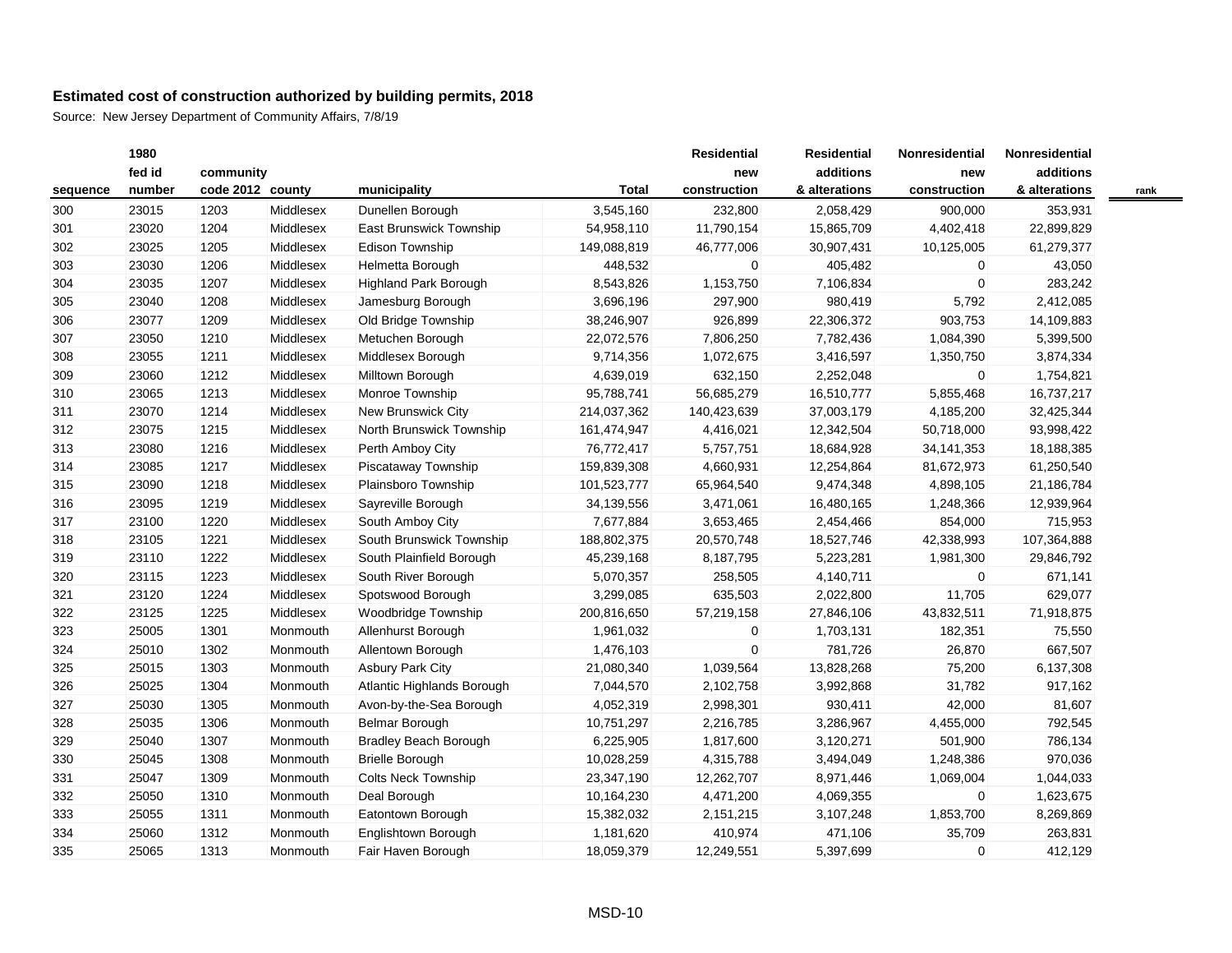|          | 1980   |                  |          |                             |               | <b>Residential</b> | <b>Residential</b> | Nonresidential | Nonresidential |      |
|----------|--------|------------------|----------|-----------------------------|---------------|--------------------|--------------------|----------------|----------------|------|
|          | fed id | community        |          |                             |               | new                | additions          | new            | additions      |      |
| sequence | number | code 2012 county |          | municipality                | <b>Total</b>  | construction       | & alterations      | construction   | & alterations  | rank |
| 336      | 25070  | 1314             | Monmouth | Farmingdale Borough         | 4,805,474     | 338,700            | 264,761            | 25,000         | 4,177,013      |      |
| 337      | 25075  | 1315             | Monmouth | Freehold Borough            | 13,834,567    | 671,000            | 2,591,462          | 344,038        | 10,228,067     |      |
| 338      | 25080  | 1316             | Monmouth | Freehold Township           | 50,316,187    | 4,273,700          | 20,696,827         | 4,402,990      | 20,942,670     |      |
| 339      | 25085  | 1317             | Monmouth | <b>Highlands Borough</b>    | 7,684,321     | 4,960,266          | 2,338,075          | 0              | 385,980        |      |
| 340      | 25090  | 1318             | Monmouth | <b>Holmdel Township</b>     | 66,677,210    | 14,830,711         | 12,371,803         | 517,930        | 38,956,766     |      |
| 341      | 25095  | 1319             | Monmouth | Howell Township             | 64,996,334    | 12,699,637         | 15,913,125         | 19,576,928     | 16,806,644     |      |
| 342      | 25100  | 1320             | Monmouth | Interlaken Borough          | 1,935,508     | 35,000             | 1,900,508          | $\mathbf 0$    | $\mathbf 0$    |      |
| 343      | 25105  | 1321             | Monmouth | Keansburg Borough           | 2,959,025     | 746,659            | 2,166,916          | 5,100          | 40,350         |      |
| 344      | 25110  | 1322             | Monmouth | Keyport Borough             | 5,150,706     | 753,100            | 3,291,472          | 6,000          | 1,100,134      |      |
| 345      | 25115  | 1323             | Monmouth | Little Silver Borough       | 10,060,832    | 3,019,600          | 6,457,373          | 0              | 583,859        |      |
| 346      | 25120  | 1324             | Monmouth | Loch Arbour Village         | 280,845       | 0                  | 280,845            | $\Omega$       | $\mathbf 0$    |      |
| 347      | 25125  | 1325             | Monmouth | Long Branch City            | 246, 157, 346 | 172,747,477        | 15,854,396         | 48,367,134     | 9,188,339      |      |
| 348      | 25130  | 1326             | Monmouth | Manalapan Township          | 21,900,416    | 1,548,665          | 13,927,751         | 1,524,623      | 4,899,377      |      |
| 349      | 25135  | 1327             | Monmouth | Manasquan Borough           | 15,048,365    | 7,220,128          | 6,259,837          | 782,900        | 785,500        |      |
| 350      | 25140  | 1328             | Monmouth | Marlboro Township           | 79,275,091    | 24,404,825         | 38,774,630         | 5,064,145      | 11,031,491     |      |
| 351      | 25145  | 1329             | Monmouth | Matawan Borough             | 9,256,305     | 3,953,300          | 3,071,629          | 49,500         | 2,181,876      |      |
| 352      | 25003  | 1330             | Monmouth | Aberdeen Township           | 19,845,418    | 10,472,043         | 5,518,741          | 19,503         | 3,835,131      |      |
| 353      | 25155  | 1331             | Monmouth | Middletown Township         | 90,131,514    | 33,117,286         | 34,484,062         | 4,390,490      | 18,139,676     |      |
| 354      | 25160  | 1332             | Monmouth | Millstone Township          | 16,694,083    | 2,784,642          | 4,012,147          | 6,397,387      | 3,499,907      |      |
| 355      | 25165  | 1333             | Monmouth | Monmouth Beach Borough      | 12,576,968    | 6,170,320          | 4,499,134          | 176,900        | 1,730,614      |      |
| 356      | 25170  | 1334             | Monmouth | Neptune Township            | 33,300,445    | 5,548,750          | 15,359,908         | 106,000        | 12,285,787     |      |
| 357      | 25172  | 1335             | Monmouth | Neptune City Borough        | 1,967,640     | 165,125            | 1,230,757          | 46,030         | 525,728        |      |
| 358      | 25247  | 1336             | Monmouth | <b>Tinton Falls Borough</b> | 32,227,068    | 10,166,000         | 5,885,480          | 2,831,400      | 13,344,188     |      |
| 359      | 25185  | 1337             | Monmouth | Ocean Township              | 43,258,150    | 10,687,817         | 13,697,550         | 3,409,238      | 15,463,545     |      |
| 360      | 25190  | 1338             | Monmouth | Oceanport Borough           | 13,778,404    | 3,898,775          | 4,856,123          | 30,000         | 4,993,506      |      |
| 361      | 25082  | 1339             | Monmouth | Hazlet Township             | 24,744,189    | 926,201            | 6,669,491          | $\mathbf{1}$   | 17,148,496     |      |
| 362      | 25200  | 1340             | Monmouth | Red Bank Borough            | 32,465,934    | 2,707,750          | 6,651,579          | 995,566        | 22,111,039     |      |
| 363      | 25205  | 1341             | Monmouth | Roosevelt Borough           | 353,819       | 0                  | 255,837            | 0              | 97,982         |      |
| 364      | 25210  | 1342             | Monmouth | Rumson Borough              | 31,952,660    | 17,746,450         | 11,719,007         | 915,500        | 1,571,703      |      |
| 365      | 25215  | 1343             | Monmouth | Sea Bright Borough          | 17,533,502    | 5,903,150          | 1,687,042          | 5,800          | 9,937,510      |      |
| 366      | 25220  | 1344             | Monmouth | Sea Girt Borough            | 29,972,900    | 20,572,604         | 7,818,379          | 1,366,625      | 215,292        |      |
| 367      | 25225  | 1345             | Monmouth | Shrewsbury Borough          | 28,576,200    | 33,000             | 2,498,734          | 23,905,658     | 2,138,808      |      |
| 368      | 25230  | 1346             | Monmouth | Shrewsbury Township         | 268,614       | 0                  | 264,977            | 0              | 3,637          |      |
| 369      | 25235  | 1347             | Monmouth | Lake Como Borough           | 3,412,934     | 1,182,600          | 2,020,583          | 0              | 209,751        |      |
| 370      | 25240  | 1348             | Monmouth | Spring Lake Borough         | 29,230,553    | 16,075,319         | 11,658,463         | 1,115,210      | 381,561        |      |
| 371      | 25245  | 1349             | Monmouth | Spring Lake Heights Boro    | 15,706,905    | 3,435,761          | 4,098,029          | 818,213        | 7,354,902      |      |
|          |        |                  |          |                             |               |                    |                    |                |                |      |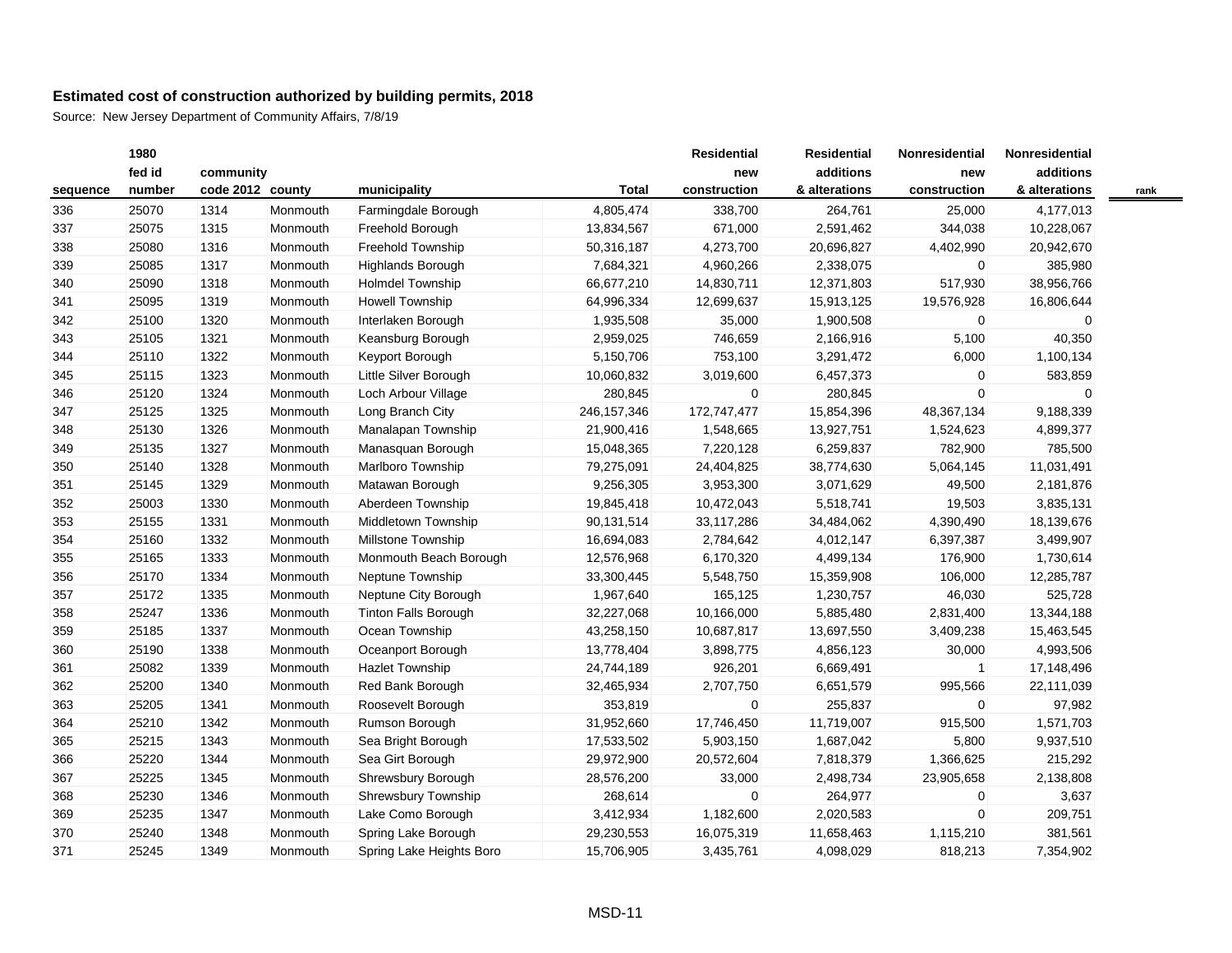|          | 1980   |                  |               |                           |              | <b>Residential</b> | <b>Residential</b> | Nonresidential | Nonresidential |      |
|----------|--------|------------------|---------------|---------------------------|--------------|--------------------|--------------------|----------------|----------------|------|
|          | fed id | community        |               |                           |              | new                | additions          | new            | additions      |      |
| sequence | number | code 2012 county |               | municipality              | <b>Total</b> | construction       | & alterations      | construction   | & alterations  | rank |
| 372      | 25250  | 1350             | Monmouth      | Union Beach Borough       | 11,875,778   | 5,827,580          | 3,320,843          | $\overline{0}$ | 2,727,355      |      |
| 373      | 25255  | 1351             | Monmouth      | Upper Freehold Township   | 11,487,016   | 3,749,460          | 2,773,759          | 3,053,444      | 1,910,353      |      |
| 374      | 25260  | 1352             | Monmouth      | <b>Wall Township</b>      | 76,662,291   | 12,993,888         | 15,051,411         | 16,063,220     | 32,553,772     |      |
| 375      | 25265  | 1353             | Monmouth      | West Long Branch Borough  | 19,630,000   | 4,192,097          | 5,079,962          | 1,207,630      | 9,150,311      |      |
| 376      | 27005  | 1401             | Morris        | Boonton Town              | 9,678,013    | 561,600            | 5,999,405          | 283,200        | 2,833,808      |      |
| 377      | 27010  | 1402             | Morris        | <b>Boonton Township</b>   | 4,612,991    | 1,500,057          | 2,908,102          | 102,500        | 102,332        |      |
| 378      | 27015  | 1403             | Morris        | <b>Butler Borough</b>     | 6,392,143    | 2,706,900          | 2,792,696          | 51,230         | 841,317        |      |
| 379      | 27020  | 1404             | <b>Morris</b> | Chatham Borough           | 20,343,452   | 5,821,225          | 12,037,242         | 162,605        | 2,322,380      |      |
| 380      | 27025  | 1405             | Morris        | Chatham Township          | 38,406,019   | 18,667,363         | 16,453,756         | 222,300        | 3,062,600      |      |
| 381      | 27030  | 1406             | Morris        | Chester Borough           | 4,216,270    | 612,000            | 1,411,579          | 1,144,000      | 1,048,691      |      |
| 382      | 27035  | 1407             | <b>Morris</b> | <b>Chester Township</b>   | 10,445,722   | 1,025,303          | 5,270,195          | 266,501        | 3,883,723      |      |
| 383      | 27040  | 1408             | Morris        | Denville Township         | 25,343,585   | 3,871,001          | 9,765,895          | 233,800        | 11,472,889     |      |
| 384      | 27045  | 1409             | Morris        | Dover Town                | 14,145,967   | 1,329,801          | 3,220,392          | 5,417,324      | 4,178,450      |      |
| 385      | 27050  | 1410             | Morris        | East Hanover Township     | 27,286,221   | 1,667,990          | 5,276,342          | 309,501        | 20,032,388     |      |
| 386      | 27055  | 1411             | Morris        | Florham Park Borough      | 44,024,372   | 18,979,902         | 9,967,498          | 277,100        | 14,799,872     |      |
| 387      | 27060  | 1412             | Morris        | Hanover Township          | 70,436,497   | 1,926,700          | 5,137,632          | 38,627,401     | 24,744,764     |      |
| 388      | 27065  | 1413             | <b>Morris</b> | <b>Harding Township</b>   | 14,056,300   | 4,077,050          | 9,254,500          | 534,100        | 190,650        |      |
| 389      | 27070  | 1414             | Morris        | Jefferson Township        | 11,296,077   | 1,547,620          | 6,442,220          | 822,129        | 2,484,108      |      |
| 390      | 27075  | 1415             | Morris        | Kinnelon Borough          | 6,063,674    | 96,650             | 5,323,970          | 17,500         | 625,554        |      |
| 391      | 27080  | 1416             | <b>Morris</b> | Lincoln Park Borough      | 6,651,692    | 1,790,301          | 2,944,158          | 20,000         | 1,897,233      |      |
| 392      | 27085  | 1417             | <b>Morris</b> | Madison Borough           | 67,447,831   | 13,250,900         | 17,028,274         | 27,724,800     | 9,443,857      |      |
| 393      | 27090  | 1418             | Morris        | Mendham Borough           | 7,260,434    | 292,401            | 4,835,783          | $\mathbf{0}$   | 2,132,250      |      |
| 394      | 27095  | 1419             | <b>Morris</b> | Mendham Township          | 11,416,529   | 2,256,802          | 9,105,227          | $\mathbf 0$    | 54,500         |      |
| 395      | 27100  | 1420             | Morris        | Mine Hill Township        | 3,179,200    | 219,500            | 2,075,690          | 641,518        | 242,492        |      |
| 396      | 27105  | 1421             | Morris        | Montville Township        | 29,821,646   | 4,217,915          | 9,268,191          | 2,895,015      | 13,440,525     |      |
| 397      | 27110  | 1422             | Morris        | Morris Township           | 74,528,270   | 27,576,125         | 17,992,895         | 508,508        | 28,450,742     |      |
| 398      | 27115  | 1423             | Morris        | Morris Plains Borough     | 15,857,806   | 0                  | 3,649,406          | 3,669,669      | 8,538,731      |      |
| 399      | 27120  | 1424             | Morris        | Morristown Town           | 82,406,223   | 21,895,286         | 12,334,331         | 2,793,040      | 45,383,566     |      |
| 400      | 27125  | 1425             | <b>Morris</b> | Mountain Lakes Borough    | 6,912,367    | 1,798,450          | 4,180,188          | 40,000         | 893,729        |      |
| 401      | 27130  | 1426             | Morris        | Mount Arlington Borough   | 5,668,999    | 2,549,285          | 1,240,480          | 10,000         | 1,869,234      |      |
| 402      | 27135  | 1427             | Morris        | Mount Olive Township      | 62,741,322   | 19,574,735         | 7,284,444          | 18,191,260     | 17,690,883     |      |
| 403      | 27140  | 1428             | Morris        | Netcong Borough           | 1,746,810    | 228,700            | 377,748            | 150,000        | 990,362        |      |
| 404      | 27145  | 1429             | Morris        | Parsippany-Troy Hills Twp | 81,012,618   | 5,785,662          | 14,241,261         | 16,470,925     | 44,514,770     |      |
| 405      | 27150  | 1430             | Morris        | Long Hill Township        | 9,385,767    | 248,000            | 6,987,864          | 1,038,000      | 1,111,903      |      |
| 406      | 27155  | 1431             | Morris        | Pequannock Township       | 34, 191, 678 | 1,950,352          | 15,143,263         | 687,000        | 16,411,063     |      |
| 407      | 27160  | 1432             | Morris        | Randolph Township         | 24,528,998   | 6,309,636          | 10,345,665         | 2,320,330      | 5,553,367      |      |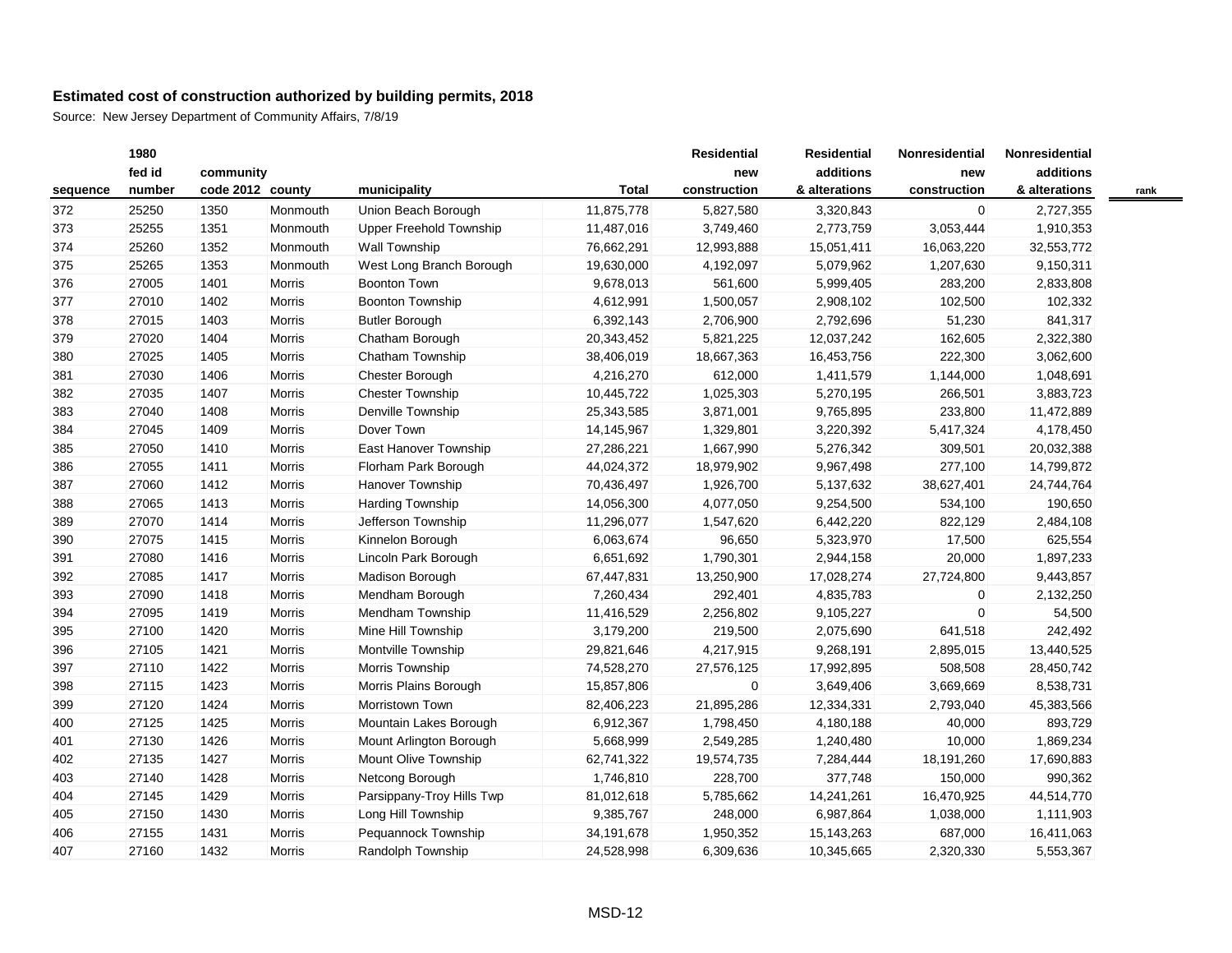Source: New Jersey Department of Community Affairs, 7/8/19

|          | 1980   |                  |               |                            |              | <b>Residential</b> | <b>Residential</b> | Nonresidential | Nonresidential |      |
|----------|--------|------------------|---------------|----------------------------|--------------|--------------------|--------------------|----------------|----------------|------|
|          | fed id | community        |               |                            |              | new                | additions          | new            | additions      |      |
| sequence | number | code 2012 county |               | municipality               | <b>Total</b> | construction       | & alterations      | construction   | & alterations  | rank |
| 408      | 27165  | 1433             | <b>Morris</b> | Riverdale Borough          | 3,234,561    | $\overline{0}$     | 1,602,218          | $\mathbf 0$    | 1,632,343      |      |
| 409      | 27170  | 1434             | <b>Morris</b> | Rockaway Borough           | 4,805,744    | 178,800            | 2,213,793          | 327,083        | 2,086,068      |      |
| 410      | 27175  | 1435             | <b>Morris</b> | Rockaway Township          | 60,574,337   | 14,176,890         | 31,189,877         | 427,871        | 14,779,699     |      |
| 411      | 27180  | 1436             | <b>Morris</b> | Roxbury Township           | 39,796,391   | 23,353,085         | 9,409,006          | 861,505        | 6,172,795      |      |
| 412      | 27185  | 1437             | Morris        | Victory Gardens Borough    | 209,991      | 0                  | 209,991            | 0              | $\Omega$       |      |
| 413      | 27190  | 1438             | Morris        | Washington Township        | 28,035,478   | 548,450            | 8,783,291          | 17,877,053     | 826,684        |      |
| 414      | 27195  | 1439             | Morris        | Wharton Borough            | 11,143,329   | 5,462,540          | 2,360,302          | 475,000        | 2,845,487      |      |
| 415      | 29005  | 1501             | Ocean         | Barnegat Light Borough     | 7,469,167    | 3,046,503          | 3,190,159          | 451,400        | 781,105        |      |
| 416      | 29010  | 1502             | Ocean         | Bay Head Borough           | 9,589,311    | 3,866,300          | 5,194,158          | 46,600         | 482,253        |      |
| 417      | 29015  | 1503             | Ocean         | Beach Haven Borough        | 22,429,780   | 13,001,754         | 6,825,112          | 1,216,700      | 1,386,214      |      |
| 418      | 29020  | 1504             | Ocean         | Beachwood Borough          | 4,443,625    | 1,523,700          | 2,118,289          | 420,201        | 381,435        |      |
| 419      | 29025  | 1505             | Ocean         | <b>Berkeley Township</b>   | 44,176,194   | 15,511,509         | 21,045,807         | 5,411,407      | 2,207,471      |      |
| 420      | 29030  | 1506             | Ocean         | <b>Brick Township</b>      | 91,102,211   | 27,759,029         | 26,039,551         | 5,925,878      | 31,377,753     |      |
| 421      | 29035  | 1507             | Ocean         | Toms River Township        | 179,370,044  | 68,820,683         | 38,361,354         | 31,529,780     | 40,658,227     |      |
| 422      | 29040  | 1508             | Ocean         | Eagleswood Township        | 2,101,380    | 1,135,600          | 753,836            | 40,400         | 171,544        |      |
| 423      | 29045  | 1509             | Ocean         | Harvey Cedars Borough      | 9,971,045    | 7,667,466          | 1,653,379          | 0              | 650,200        |      |
| 424      | 29050  | 1510             | Ocean         | Island Heights Borough     | 1,294,220    | 196,500            | 1,026,019          | 3,751          | 67,950         |      |
| 425      | 29055  | 1511             | Ocean         | Jackson Township           | 95,364,222   | 10,466,133         | 15,845,505         | 60,562,420     | 8,490,164      |      |
| 426      | 29060  | 1512             | Ocean         | Lacey Township             | 36,450,720   | 17,770,844         | 10,937,406         | 2,880,086      | 4,862,384      |      |
| 427      | 29065  | 1513             | Ocean         | Lakehurst Borough          | 561,655      | 0                  | 267,308            | 0              | 294,347        |      |
| 428      | 29070  | 1514             | Ocean         | Lakewood Township          | 146,940,002  | 77,510,833         | 19,162,857         | 25,675,844     | 24,590,468     |      |
| 429      | 29075  | 1515             | Ocean         | Lavallette Borough         | 15,065,123   | 11,356,003         | 2,558,704          | 75,200         | 1,075,216      |      |
| 430      | 29080  | 1516             | Ocean         | Little Egg Harbor Township | 55,942,089   | 5,766,484          | 10,397,847         | 2,057,670      | 37,720,088     |      |
| 431      | 29085  | 1517             | Ocean         | Long Beach Township        | 89,487,603   | 65,337,872         | 18,075,231         | 4,890,000      | 1,184,500      |      |
| 432      | 29090  | 1518             | Ocean         | Manchester Township        | 47,951,749   | 27,168,012         | 15,892,560         | 2,772,729      | 2,118,448      |      |
| 433      | 29095  | 1519             | Ocean         | Mantoloking Borough        | 29,422,037   | 26,702,369         | 1,560,741          | 448,465        | 710,462        |      |
| 434      | 29102  | 1520             | Ocean         | Ocean Township             | 6,509,701    | 2,813,285          | 2,679,903          | 532,152        | 484,361        |      |
| 435      | 29105  | 1521             | Ocean         | Ocean Gate Borough         | 1,931,705    | 910,001            | 986,779            | 17,500         | 17,425         |      |
| 436      | 29110  | 1522             | Ocean         | Pine Beach Borough         | 782,818      | 302,000            | 480,818            | $\mathbf 0$    | $\Omega$       |      |
| 437      | 29115  | 1523             | Ocean         | <b>Plumsted Township</b>   | 4,447,790    | 404,867            | 1,694,557          | 1,102,162      | 1,246,204      |      |
| 438      | 29120  | 1524             | Ocean         | Point Pleasant Borough     | 17,850,984   | 4,556,738          | 9,031,716          | 895,221        | 3,367,309      |      |
| 439      | 29123  | 1525             | Ocean         | Point Pleasant Beach Boro  | 15,010,671   | 7,856,377          | 5,923,946          | $\mathbf 0$    | 1,230,348      |      |
| 440      | 29130  | 1526             | Ocean         | Seaside Heights Borough    | 3,883,422    | 836,862            | 2,187,391          | 30,000         | 829,169        |      |
| 441      | 29135  | 1527             | Ocean         | Seaside Park Borough       | 7,895,313    | 5,248,179          | 2,298,038          | 31,900         | 317,196        |      |
| 442      | 29140  | 1528             | Ocean         | Ship Bottom Borough        | 17,661,113   | 11,136,920         | 2,483,553          | 3,745,000      | 295,640        |      |
| 443      | 29145  | 1529             | Ocean         | South Toms River Borough   | 542,537      | 0                  | 527,149            | $\mathbf 0$    | 15,388         |      |

 $\equiv$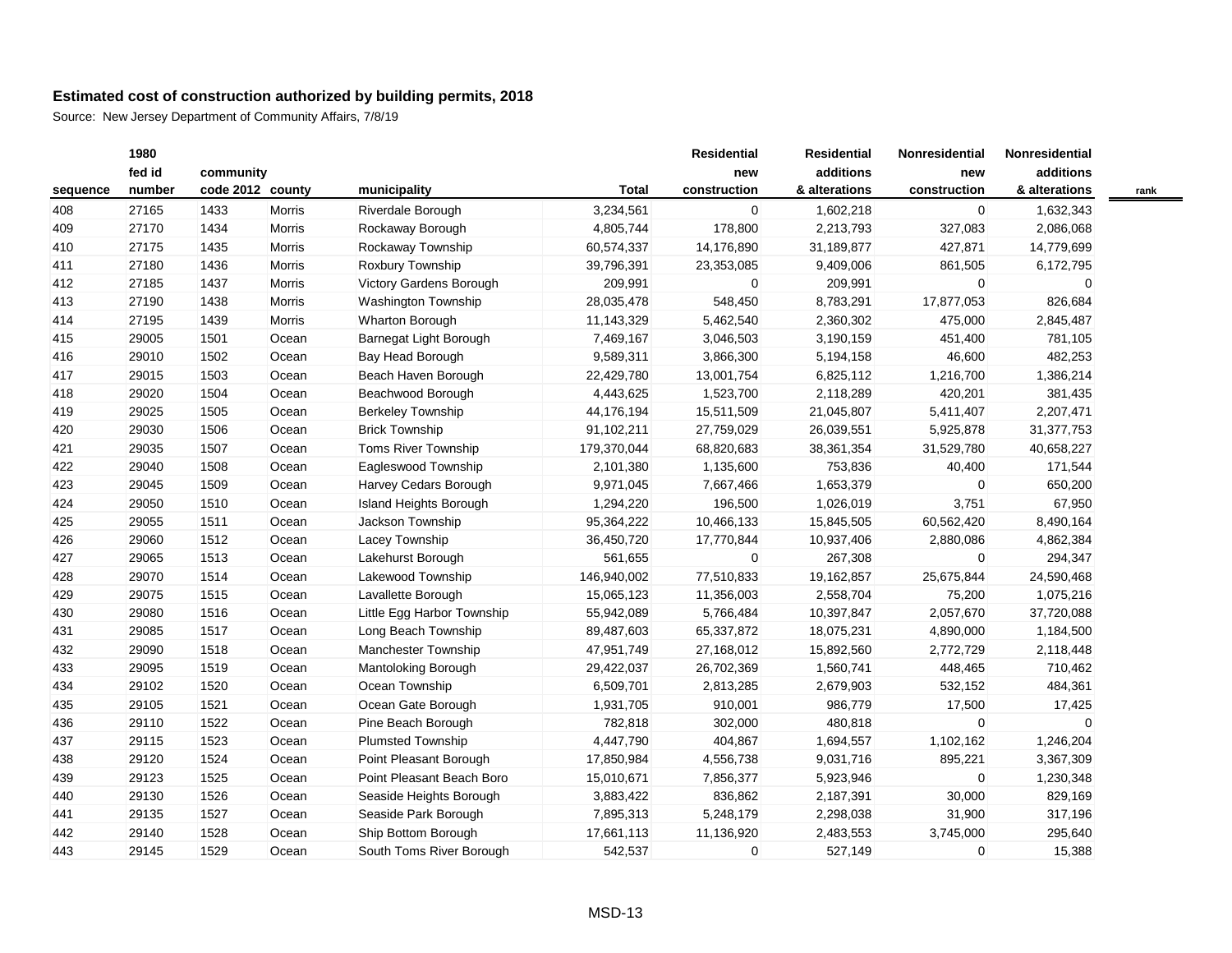|          | 1980   |                  |          |                            |            | <b>Residential</b> | <b>Residential</b> | <b>Nonresidential</b> | Nonresidential |      |
|----------|--------|------------------|----------|----------------------------|------------|--------------------|--------------------|-----------------------|----------------|------|
|          | fed id | community        |          |                            |            | new                | additions          | new                   | additions      |      |
| sequence | number | code 2012 county |          | municipality               | Total      | construction       | & alterations      | construction          | & alterations  | rank |
| 444      | 29150  | 1530             | Ocean    | <b>Stafford Township</b>   | 56,948,258 | 26,273,626         | 12,294,383         | 3,154,143             | 15,226,106     |      |
| 445      | 29155  | 1531             | Ocean    | Surf City Borough          | 11,103,457 | 6,358,994          | 3,992,163          | 46,550                | 705,750        |      |
| 446      | 29160  | 1532             | Ocean    | Tuckerton Borough          | 6,511,946  | 3,947,670          | 2,519,701          | $\overline{0}$        | 44,575         |      |
| 447      | 29003  | 1533             | Ocean    | <b>Barnegat Township</b>   | 45,609,142 | 30,696,865         | 6,813,188          | 4,609,486             | 3,489,603      |      |
| 448      | 31005  | 1601             | Passaic  | Bloomingdale Borough       | 3,645,729  | 292,000            | 2,865,597          | 13,800                | 474,332        |      |
| 449      | 31010  | 1602             | Passaic  | <b>Clifton City</b>        | 81,764,754 | 1,931,051          | 27,372,722         | 18,168,443            | 34,292,538     |      |
| 450      | 31015  | 1603             | Passaic  | Haledon Borough            | 2,107,636  | 857,764            | 1,239,097          | $\overline{0}$        | 10,775         |      |
| 451      | 31020  | 1604             | Passaic  | Hawthorne Borough          | 12,089,266 | 1,500,300          | 10,080,619         | 60,000                | 448,347        |      |
| 452      | 31025  | 1605             | Passaic  | Little Falls Township      | 26,987,751 | 8,631,650          | 5,610,621          | 4,370,711             | 8,374,769      |      |
| 453      | 31030  | 1606             | Passaic  | North Haledon Borough      | 6,181,519  | 1,623,600          | 4,086,342          | $\mathbf{0}$          | 471,577        |      |
| 454      | 31035  | 1607             | Passaic  | Passaic City               | 50,454,046 | 4,891,740          | 23,911,225         | 12,317,490            | 9,333,591      |      |
| 455      | 31040  | 1608             | Passaic  | Paterson City              | 55,469,305 | 7,890,508          | 15,998,391         | 5,934,501             | 25,645,905     |      |
| 456      | 31045  | 1609             | Passaic  | Pompton Lakes Borough      | 6,999,171  | 0                  | 4,021,788          | 1,150,000             | 1,827,383      |      |
| 457      | 31050  | 1610             | Passaic  | Prospect Park Borough      | 1,740,284  | 18,100             | 1,597,360          | $\mathbf{0}$          | 124,824        |      |
| 458      | 31055  | 1611             | Passaic  | Ringwood Borough           | 6,754,487  | 305,050            | 5,090,011          | 21,100                | 1,338,326      |      |
| 459      | 31060  | 1612             | Passaic  | Totowa Borough             | 98,749,267 | 642,860            | 2,987,513          | 73,206,905            | 21,911,989     |      |
| 460      | 31065  | 1613             | Passaic  | Wanaque Borough            | 5,204,304  | 0                  | 2,390,240          | $\mathbf{0}$          | 2,814,064      |      |
| 461      | 31070  | 1614             | Passaic  | Wayne Township             | 98,533,513 | 4,809,717          | 24,959,657         | 17,475,974            | 51,288,165     |      |
| 462      | 31075  | 1615             | Passaic  | West Milford Township      | 28,970,900 | 2,743,005          | 13,350,019         | 4,970,148             | 7,907,728      |      |
| 463      | 31080  | 1616             | Passaic  | Woodland Park Borough      | 9,445,048  | 1,517,500          | 2,661,545          | 372,000               | 4,894,003      |      |
| 464      | 33005  | 1701             | Salem    | <b>Alloway Township</b>    | 3,793,366  | 1,926,377          | 729,323            | 488,424               | 649,242        |      |
| 465      | 33010  | 1702             | Salem    | Elmer Borough              | 681,274    | 0                  | 44,250             | 66,700                | 570,324        |      |
| 466      | 33015  | 1703             | Salem    | Elsinboro Township         | 1,134,132  | 414,300            | 306,461            | 88,321                | 325,050        |      |
| 467      | 33020  | 1704             | Salem    | Lower Alloways Creek Twp   | 2,596,129  | 835,000            | 753,781            | 351,348               | 656,000        |      |
| 468      | 33030  | 1705             | Salem    | Mannington Township        | 2,335,053  | 279,385            | 505,711            | 1,210,906             | 339,051        |      |
| 469      | 33035  | 1706             | Salem    | Oldmans Township           | 7,789,434  | 412,600            | 3,355,238          | 147,203               | 3,874,393      |      |
| 470      | 33040  | 1707             | Salem    | Penns Grove Borough        | 1,632,382  | 0                  | 1,186,164          | 202,300               | 243,918        |      |
| 471      | 33042  | 1708             | Salem    | Pennsville Township        | 7,667,908  | 292,050            | 4,373,441          | 122,258               | 2,880,159      |      |
| 472      | 33045  | 1709             | Salem    | Pilesgrove Township        | 3,538,508  | 928,590            | 1,599,287          | 130,195               | 880,436        |      |
| 473      | 33050  | 1710             | Salem    | Pittsgrove Township        | 5,842,733  | 749,610            | 425,250            | 578,775               | 4,089,098      |      |
| 474      | 33055  | 1711             | Salem    | Quinton Township           | 1,441,604  | 603,470            | 524,322            | 140,819               | 172,993        |      |
| 475      | 33060  | 1712             | Salem    | Salem City                 | 927,510    | 0                  | 713,759            | 8,200                 | 205,551        |      |
| 476      | 33007  | 1713             | Salem    | Carneys Point Township     | 10,370,821 | 4,377,077          | 3,002,424          | 221,522               | 2,769,798      |      |
| 477      | 33070  | 1714             | Salem    | Upper Pittsgrove Township  | 4,113,161  | 1,592,770          | 671,515            | 360,242               | 1,488,634      |      |
| 478      | 33075  | 1715             | Salem    | Woodstown Borough          | 3,828,134  | 70,000             | 967,053            | $\overline{0}$        | 2,791,081      |      |
| 479      | 35005  | 1801             | Somerset | <b>Bedminster Township</b> | 18,107,755 | 3,340,830          | 4,365,159          | 657,600               | 9,744,166      |      |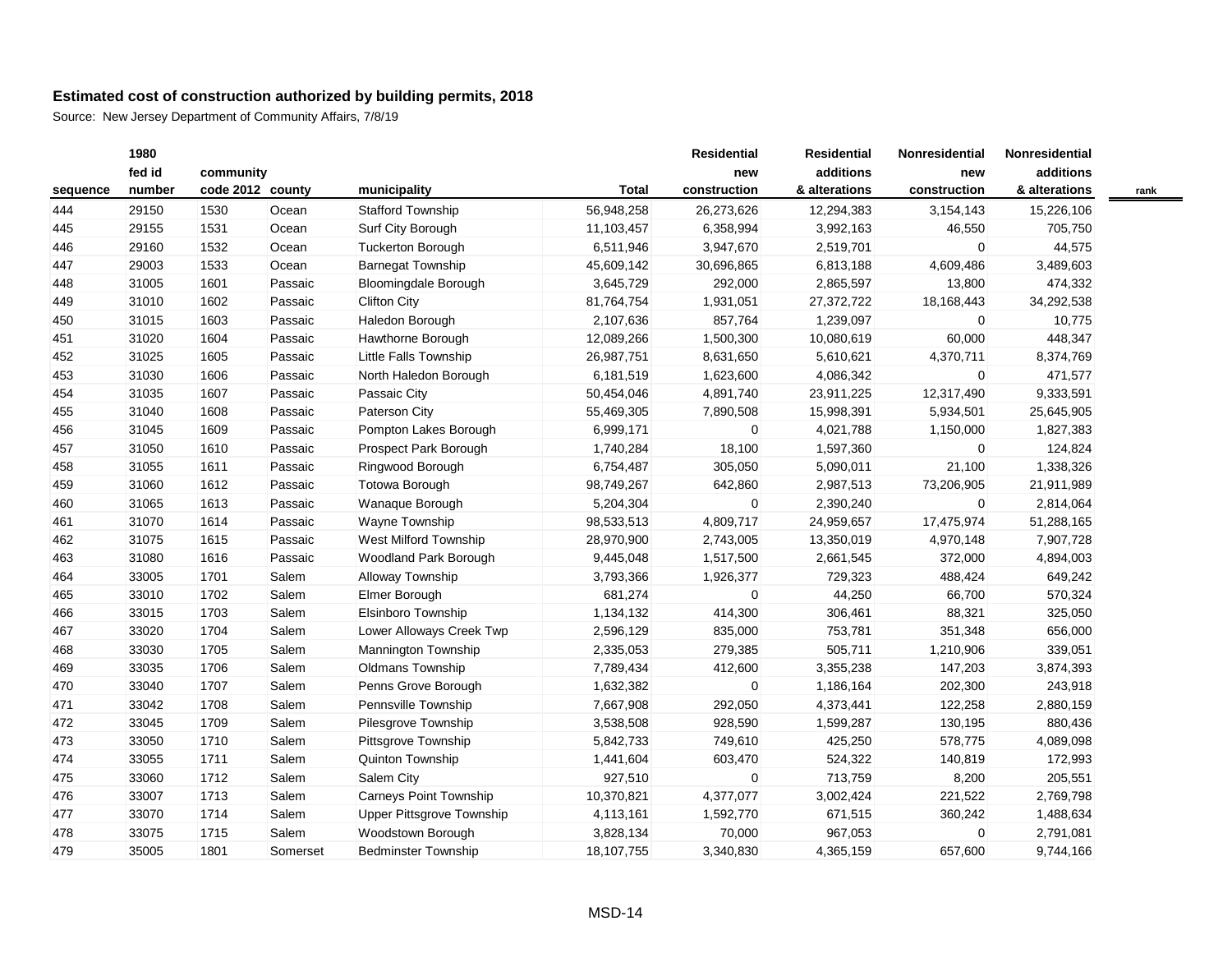| fed id<br>additions<br>additions<br>community<br>new<br>new<br>number<br>code 2012 county<br>municipality<br>Total<br>construction<br>& alterations<br>construction<br>& alterations<br>sequence<br>480<br>35010<br>1802<br><b>Bernards Township</b><br>48,602,388<br>6,512,100<br>20,799,237<br>485,700<br>20,805,351<br>Somerset<br>Bernardsville Borough<br>9,492,432<br>481<br>35015<br>1803<br>Somerset<br>17,895,902<br>2,023,200<br>2,449,256<br>3,931,014<br>29,686,700<br>2,525,002<br>482<br>35020<br>1804<br>Bound Brook Borough<br>32,299,160<br>0<br>87,458<br>Somerset<br>35025<br>9,359,301<br>6,766,782<br>5,389,116<br>27,543,568<br>483<br>1805<br>Somerset<br><b>Branchburg Township</b><br>49,058,767<br>484<br>35030<br>1806<br>Somerset<br><b>Bridgewater Township</b><br>184,429,614<br>40,722,561<br>20,791,687<br>78,976,384<br>43,938,982<br>485<br>35035<br>1807<br>Far Hills Borough<br>1,059,785<br>271,850<br>Somerset<br>1,331,635<br>0<br>$\mathbf 0$<br>486<br>35040<br>1808<br>Franklin Township<br>129,329,395<br>15,942,727<br>21,614,449<br>26,414,551<br>65,357,668<br>Somerset<br>Green Brook Township<br>487<br>35045<br>1809<br>Somerset<br>6,254,383<br>575,000<br>3,397,618<br>1,138,000<br>1,143,765<br>35050<br>732,289<br>488<br>1810<br>Hillsborough Township<br>40,659,211<br>11,069,323<br>23,112,071<br>5,745,528<br>Somerset<br>489<br>35055<br>1811<br>Manville Borough<br>3,771,420<br>0<br>3,318,304<br>$\overline{0}$<br>453,116<br>Somerset<br>$\Omega$<br>$\Omega$<br>490<br>Millstone Borough<br>91,500<br>37,353<br>35060<br>1812<br>Somerset<br>128,853<br>35065<br>1813<br>28,935,266<br>10,048,151<br>10,667,730<br>1,798,383<br>6,421,002<br>491<br>Somerset<br>Montgomery Township<br>2,990,449<br>71,741<br>897,663<br>492<br>35070<br>1814<br>Somerset<br>North Plainfield Borough<br>4,121,903<br>162,050<br>493<br>Peapack and Gladstone Borough<br>100,000<br>1,103,917<br>$\overline{0}$<br>125,902<br>35075<br>1815<br>Somerset<br>1,329,819<br>494<br>35080<br>8,856,785<br>5, 153, 225<br>32,842,458<br>1816<br>Somerset<br>Raritan Borough<br>46,852,468<br>0<br>980,505<br>192,975<br>495<br>35085<br>1817<br>Somerset<br>Rocky Hill Borough<br>1,173,480<br>0<br>$\mathbf{0}$<br>Somerville Borough<br>1,311,400<br>4,808,156<br>43,650<br>14,960,594<br>496<br>35090<br>1818<br>Somerset<br>21,123,800<br>35095<br>South Bound Brook Boro<br>496,383<br>700<br>454,643<br>41,040<br>497<br>1819<br>Somerset<br>$\mathbf{0}$<br>35100<br><b>Warren Township</b><br>6,787,935<br>855,902<br>498<br>1820<br>Somerset<br>33,453,223<br>13,541,781<br>12,267,605<br>499<br>35105<br>Watchung Borough<br>36,156,496<br>887,700<br>4,647,581<br>25,672,289<br>4,948,926<br>1821<br>Somerset<br>69,719<br>58,869<br>500<br>37005<br>1901<br>Andover Borough<br>0<br>10,850<br>$\mathbf 0$<br>Sussex<br>501<br>37010<br>Andover Township<br>6,538,880<br>717,201<br>19,000<br>1,557,956<br>1902<br><b>Sussex</b><br>4,244,723<br>250,285<br>$\mathbf 0$<br>502<br>37015<br>1903<br><b>Sussex</b><br><b>Branchville Borough</b><br>0<br>99,233<br>151,052<br>400<br>2,656,027<br>1,950<br>503<br>37020<br>1904<br><b>Sussex</b><br><b>Byram Township</b><br>3,866,476<br>1,208,099 |      |
|-------------------------------------------------------------------------------------------------------------------------------------------------------------------------------------------------------------------------------------------------------------------------------------------------------------------------------------------------------------------------------------------------------------------------------------------------------------------------------------------------------------------------------------------------------------------------------------------------------------------------------------------------------------------------------------------------------------------------------------------------------------------------------------------------------------------------------------------------------------------------------------------------------------------------------------------------------------------------------------------------------------------------------------------------------------------------------------------------------------------------------------------------------------------------------------------------------------------------------------------------------------------------------------------------------------------------------------------------------------------------------------------------------------------------------------------------------------------------------------------------------------------------------------------------------------------------------------------------------------------------------------------------------------------------------------------------------------------------------------------------------------------------------------------------------------------------------------------------------------------------------------------------------------------------------------------------------------------------------------------------------------------------------------------------------------------------------------------------------------------------------------------------------------------------------------------------------------------------------------------------------------------------------------------------------------------------------------------------------------------------------------------------------------------------------------------------------------------------------------------------------------------------------------------------------------------------------------------------------------------------------------------------------------------------------------------------------------------------------------------------------------------------------------------------------------------------------------------------------------------------------------------------------------------------------------------------------------------------------------------------------------------------------------------------------------------------------------------------------------------------------------------------------------------------------------------------------------------------------------------------------|------|
|                                                                                                                                                                                                                                                                                                                                                                                                                                                                                                                                                                                                                                                                                                                                                                                                                                                                                                                                                                                                                                                                                                                                                                                                                                                                                                                                                                                                                                                                                                                                                                                                                                                                                                                                                                                                                                                                                                                                                                                                                                                                                                                                                                                                                                                                                                                                                                                                                                                                                                                                                                                                                                                                                                                                                                                                                                                                                                                                                                                                                                                                                                                                                                                                                                                       |      |
|                                                                                                                                                                                                                                                                                                                                                                                                                                                                                                                                                                                                                                                                                                                                                                                                                                                                                                                                                                                                                                                                                                                                                                                                                                                                                                                                                                                                                                                                                                                                                                                                                                                                                                                                                                                                                                                                                                                                                                                                                                                                                                                                                                                                                                                                                                                                                                                                                                                                                                                                                                                                                                                                                                                                                                                                                                                                                                                                                                                                                                                                                                                                                                                                                                                       | rank |
|                                                                                                                                                                                                                                                                                                                                                                                                                                                                                                                                                                                                                                                                                                                                                                                                                                                                                                                                                                                                                                                                                                                                                                                                                                                                                                                                                                                                                                                                                                                                                                                                                                                                                                                                                                                                                                                                                                                                                                                                                                                                                                                                                                                                                                                                                                                                                                                                                                                                                                                                                                                                                                                                                                                                                                                                                                                                                                                                                                                                                                                                                                                                                                                                                                                       |      |
|                                                                                                                                                                                                                                                                                                                                                                                                                                                                                                                                                                                                                                                                                                                                                                                                                                                                                                                                                                                                                                                                                                                                                                                                                                                                                                                                                                                                                                                                                                                                                                                                                                                                                                                                                                                                                                                                                                                                                                                                                                                                                                                                                                                                                                                                                                                                                                                                                                                                                                                                                                                                                                                                                                                                                                                                                                                                                                                                                                                                                                                                                                                                                                                                                                                       |      |
|                                                                                                                                                                                                                                                                                                                                                                                                                                                                                                                                                                                                                                                                                                                                                                                                                                                                                                                                                                                                                                                                                                                                                                                                                                                                                                                                                                                                                                                                                                                                                                                                                                                                                                                                                                                                                                                                                                                                                                                                                                                                                                                                                                                                                                                                                                                                                                                                                                                                                                                                                                                                                                                                                                                                                                                                                                                                                                                                                                                                                                                                                                                                                                                                                                                       |      |
|                                                                                                                                                                                                                                                                                                                                                                                                                                                                                                                                                                                                                                                                                                                                                                                                                                                                                                                                                                                                                                                                                                                                                                                                                                                                                                                                                                                                                                                                                                                                                                                                                                                                                                                                                                                                                                                                                                                                                                                                                                                                                                                                                                                                                                                                                                                                                                                                                                                                                                                                                                                                                                                                                                                                                                                                                                                                                                                                                                                                                                                                                                                                                                                                                                                       |      |
|                                                                                                                                                                                                                                                                                                                                                                                                                                                                                                                                                                                                                                                                                                                                                                                                                                                                                                                                                                                                                                                                                                                                                                                                                                                                                                                                                                                                                                                                                                                                                                                                                                                                                                                                                                                                                                                                                                                                                                                                                                                                                                                                                                                                                                                                                                                                                                                                                                                                                                                                                                                                                                                                                                                                                                                                                                                                                                                                                                                                                                                                                                                                                                                                                                                       |      |
|                                                                                                                                                                                                                                                                                                                                                                                                                                                                                                                                                                                                                                                                                                                                                                                                                                                                                                                                                                                                                                                                                                                                                                                                                                                                                                                                                                                                                                                                                                                                                                                                                                                                                                                                                                                                                                                                                                                                                                                                                                                                                                                                                                                                                                                                                                                                                                                                                                                                                                                                                                                                                                                                                                                                                                                                                                                                                                                                                                                                                                                                                                                                                                                                                                                       |      |
|                                                                                                                                                                                                                                                                                                                                                                                                                                                                                                                                                                                                                                                                                                                                                                                                                                                                                                                                                                                                                                                                                                                                                                                                                                                                                                                                                                                                                                                                                                                                                                                                                                                                                                                                                                                                                                                                                                                                                                                                                                                                                                                                                                                                                                                                                                                                                                                                                                                                                                                                                                                                                                                                                                                                                                                                                                                                                                                                                                                                                                                                                                                                                                                                                                                       |      |
|                                                                                                                                                                                                                                                                                                                                                                                                                                                                                                                                                                                                                                                                                                                                                                                                                                                                                                                                                                                                                                                                                                                                                                                                                                                                                                                                                                                                                                                                                                                                                                                                                                                                                                                                                                                                                                                                                                                                                                                                                                                                                                                                                                                                                                                                                                                                                                                                                                                                                                                                                                                                                                                                                                                                                                                                                                                                                                                                                                                                                                                                                                                                                                                                                                                       |      |
|                                                                                                                                                                                                                                                                                                                                                                                                                                                                                                                                                                                                                                                                                                                                                                                                                                                                                                                                                                                                                                                                                                                                                                                                                                                                                                                                                                                                                                                                                                                                                                                                                                                                                                                                                                                                                                                                                                                                                                                                                                                                                                                                                                                                                                                                                                                                                                                                                                                                                                                                                                                                                                                                                                                                                                                                                                                                                                                                                                                                                                                                                                                                                                                                                                                       |      |
|                                                                                                                                                                                                                                                                                                                                                                                                                                                                                                                                                                                                                                                                                                                                                                                                                                                                                                                                                                                                                                                                                                                                                                                                                                                                                                                                                                                                                                                                                                                                                                                                                                                                                                                                                                                                                                                                                                                                                                                                                                                                                                                                                                                                                                                                                                                                                                                                                                                                                                                                                                                                                                                                                                                                                                                                                                                                                                                                                                                                                                                                                                                                                                                                                                                       |      |
|                                                                                                                                                                                                                                                                                                                                                                                                                                                                                                                                                                                                                                                                                                                                                                                                                                                                                                                                                                                                                                                                                                                                                                                                                                                                                                                                                                                                                                                                                                                                                                                                                                                                                                                                                                                                                                                                                                                                                                                                                                                                                                                                                                                                                                                                                                                                                                                                                                                                                                                                                                                                                                                                                                                                                                                                                                                                                                                                                                                                                                                                                                                                                                                                                                                       |      |
|                                                                                                                                                                                                                                                                                                                                                                                                                                                                                                                                                                                                                                                                                                                                                                                                                                                                                                                                                                                                                                                                                                                                                                                                                                                                                                                                                                                                                                                                                                                                                                                                                                                                                                                                                                                                                                                                                                                                                                                                                                                                                                                                                                                                                                                                                                                                                                                                                                                                                                                                                                                                                                                                                                                                                                                                                                                                                                                                                                                                                                                                                                                                                                                                                                                       |      |
|                                                                                                                                                                                                                                                                                                                                                                                                                                                                                                                                                                                                                                                                                                                                                                                                                                                                                                                                                                                                                                                                                                                                                                                                                                                                                                                                                                                                                                                                                                                                                                                                                                                                                                                                                                                                                                                                                                                                                                                                                                                                                                                                                                                                                                                                                                                                                                                                                                                                                                                                                                                                                                                                                                                                                                                                                                                                                                                                                                                                                                                                                                                                                                                                                                                       |      |
|                                                                                                                                                                                                                                                                                                                                                                                                                                                                                                                                                                                                                                                                                                                                                                                                                                                                                                                                                                                                                                                                                                                                                                                                                                                                                                                                                                                                                                                                                                                                                                                                                                                                                                                                                                                                                                                                                                                                                                                                                                                                                                                                                                                                                                                                                                                                                                                                                                                                                                                                                                                                                                                                                                                                                                                                                                                                                                                                                                                                                                                                                                                                                                                                                                                       |      |
|                                                                                                                                                                                                                                                                                                                                                                                                                                                                                                                                                                                                                                                                                                                                                                                                                                                                                                                                                                                                                                                                                                                                                                                                                                                                                                                                                                                                                                                                                                                                                                                                                                                                                                                                                                                                                                                                                                                                                                                                                                                                                                                                                                                                                                                                                                                                                                                                                                                                                                                                                                                                                                                                                                                                                                                                                                                                                                                                                                                                                                                                                                                                                                                                                                                       |      |
|                                                                                                                                                                                                                                                                                                                                                                                                                                                                                                                                                                                                                                                                                                                                                                                                                                                                                                                                                                                                                                                                                                                                                                                                                                                                                                                                                                                                                                                                                                                                                                                                                                                                                                                                                                                                                                                                                                                                                                                                                                                                                                                                                                                                                                                                                                                                                                                                                                                                                                                                                                                                                                                                                                                                                                                                                                                                                                                                                                                                                                                                                                                                                                                                                                                       |      |
|                                                                                                                                                                                                                                                                                                                                                                                                                                                                                                                                                                                                                                                                                                                                                                                                                                                                                                                                                                                                                                                                                                                                                                                                                                                                                                                                                                                                                                                                                                                                                                                                                                                                                                                                                                                                                                                                                                                                                                                                                                                                                                                                                                                                                                                                                                                                                                                                                                                                                                                                                                                                                                                                                                                                                                                                                                                                                                                                                                                                                                                                                                                                                                                                                                                       |      |
|                                                                                                                                                                                                                                                                                                                                                                                                                                                                                                                                                                                                                                                                                                                                                                                                                                                                                                                                                                                                                                                                                                                                                                                                                                                                                                                                                                                                                                                                                                                                                                                                                                                                                                                                                                                                                                                                                                                                                                                                                                                                                                                                                                                                                                                                                                                                                                                                                                                                                                                                                                                                                                                                                                                                                                                                                                                                                                                                                                                                                                                                                                                                                                                                                                                       |      |
|                                                                                                                                                                                                                                                                                                                                                                                                                                                                                                                                                                                                                                                                                                                                                                                                                                                                                                                                                                                                                                                                                                                                                                                                                                                                                                                                                                                                                                                                                                                                                                                                                                                                                                                                                                                                                                                                                                                                                                                                                                                                                                                                                                                                                                                                                                                                                                                                                                                                                                                                                                                                                                                                                                                                                                                                                                                                                                                                                                                                                                                                                                                                                                                                                                                       |      |
|                                                                                                                                                                                                                                                                                                                                                                                                                                                                                                                                                                                                                                                                                                                                                                                                                                                                                                                                                                                                                                                                                                                                                                                                                                                                                                                                                                                                                                                                                                                                                                                                                                                                                                                                                                                                                                                                                                                                                                                                                                                                                                                                                                                                                                                                                                                                                                                                                                                                                                                                                                                                                                                                                                                                                                                                                                                                                                                                                                                                                                                                                                                                                                                                                                                       |      |
|                                                                                                                                                                                                                                                                                                                                                                                                                                                                                                                                                                                                                                                                                                                                                                                                                                                                                                                                                                                                                                                                                                                                                                                                                                                                                                                                                                                                                                                                                                                                                                                                                                                                                                                                                                                                                                                                                                                                                                                                                                                                                                                                                                                                                                                                                                                                                                                                                                                                                                                                                                                                                                                                                                                                                                                                                                                                                                                                                                                                                                                                                                                                                                                                                                                       |      |
|                                                                                                                                                                                                                                                                                                                                                                                                                                                                                                                                                                                                                                                                                                                                                                                                                                                                                                                                                                                                                                                                                                                                                                                                                                                                                                                                                                                                                                                                                                                                                                                                                                                                                                                                                                                                                                                                                                                                                                                                                                                                                                                                                                                                                                                                                                                                                                                                                                                                                                                                                                                                                                                                                                                                                                                                                                                                                                                                                                                                                                                                                                                                                                                                                                                       |      |
|                                                                                                                                                                                                                                                                                                                                                                                                                                                                                                                                                                                                                                                                                                                                                                                                                                                                                                                                                                                                                                                                                                                                                                                                                                                                                                                                                                                                                                                                                                                                                                                                                                                                                                                                                                                                                                                                                                                                                                                                                                                                                                                                                                                                                                                                                                                                                                                                                                                                                                                                                                                                                                                                                                                                                                                                                                                                                                                                                                                                                                                                                                                                                                                                                                                       |      |
|                                                                                                                                                                                                                                                                                                                                                                                                                                                                                                                                                                                                                                                                                                                                                                                                                                                                                                                                                                                                                                                                                                                                                                                                                                                                                                                                                                                                                                                                                                                                                                                                                                                                                                                                                                                                                                                                                                                                                                                                                                                                                                                                                                                                                                                                                                                                                                                                                                                                                                                                                                                                                                                                                                                                                                                                                                                                                                                                                                                                                                                                                                                                                                                                                                                       |      |
| 504<br>37025<br><b>Sussex</b><br>Frankford Township<br>12,377,405<br>2,206,401<br>2,122,299<br>6,488,781<br>1,559,924<br>1905                                                                                                                                                                                                                                                                                                                                                                                                                                                                                                                                                                                                                                                                                                                                                                                                                                                                                                                                                                                                                                                                                                                                                                                                                                                                                                                                                                                                                                                                                                                                                                                                                                                                                                                                                                                                                                                                                                                                                                                                                                                                                                                                                                                                                                                                                                                                                                                                                                                                                                                                                                                                                                                                                                                                                                                                                                                                                                                                                                                                                                                                                                                         |      |
| 37030<br>Franklin Borough<br>84,000<br>968,144<br>9,684<br>2,217,635<br>505<br>1906<br><b>Sussex</b><br>3,279,463                                                                                                                                                                                                                                                                                                                                                                                                                                                                                                                                                                                                                                                                                                                                                                                                                                                                                                                                                                                                                                                                                                                                                                                                                                                                                                                                                                                                                                                                                                                                                                                                                                                                                                                                                                                                                                                                                                                                                                                                                                                                                                                                                                                                                                                                                                                                                                                                                                                                                                                                                                                                                                                                                                                                                                                                                                                                                                                                                                                                                                                                                                                                     |      |
| 37035<br>Fredon Township<br>56,500<br>57,270<br>506<br>1907<br><b>Sussex</b><br>2,304,631<br>1,074,418<br>1,116,443                                                                                                                                                                                                                                                                                                                                                                                                                                                                                                                                                                                                                                                                                                                                                                                                                                                                                                                                                                                                                                                                                                                                                                                                                                                                                                                                                                                                                                                                                                                                                                                                                                                                                                                                                                                                                                                                                                                                                                                                                                                                                                                                                                                                                                                                                                                                                                                                                                                                                                                                                                                                                                                                                                                                                                                                                                                                                                                                                                                                                                                                                                                                   |      |
| 507<br>37040<br>1908<br><b>Sussex</b><br>Green Township<br>255,450<br>1,079,669<br>1,498,060<br>4,234,299<br>1,401,120                                                                                                                                                                                                                                                                                                                                                                                                                                                                                                                                                                                                                                                                                                                                                                                                                                                                                                                                                                                                                                                                                                                                                                                                                                                                                                                                                                                                                                                                                                                                                                                                                                                                                                                                                                                                                                                                                                                                                                                                                                                                                                                                                                                                                                                                                                                                                                                                                                                                                                                                                                                                                                                                                                                                                                                                                                                                                                                                                                                                                                                                                                                                |      |
| Sussex<br>Hamburg Borough<br>508<br>37045<br>1909<br>2,700,584<br>2,008,214<br>584,584<br>0<br>107,786                                                                                                                                                                                                                                                                                                                                                                                                                                                                                                                                                                                                                                                                                                                                                                                                                                                                                                                                                                                                                                                                                                                                                                                                                                                                                                                                                                                                                                                                                                                                                                                                                                                                                                                                                                                                                                                                                                                                                                                                                                                                                                                                                                                                                                                                                                                                                                                                                                                                                                                                                                                                                                                                                                                                                                                                                                                                                                                                                                                                                                                                                                                                                |      |
| 509<br>37050<br>1910<br>Sussex<br><b>Hampton Township</b><br>6,532,002<br>1,389,800<br>1,721,386<br>926,199<br>2,494,617                                                                                                                                                                                                                                                                                                                                                                                                                                                                                                                                                                                                                                                                                                                                                                                                                                                                                                                                                                                                                                                                                                                                                                                                                                                                                                                                                                                                                                                                                                                                                                                                                                                                                                                                                                                                                                                                                                                                                                                                                                                                                                                                                                                                                                                                                                                                                                                                                                                                                                                                                                                                                                                                                                                                                                                                                                                                                                                                                                                                                                                                                                                              |      |
| 510<br>37055<br>1911<br><b>Sussex</b><br>Hardyston Township<br>6,013,510<br>609,124<br>4,722,173<br>18,018<br>664,195                                                                                                                                                                                                                                                                                                                                                                                                                                                                                                                                                                                                                                                                                                                                                                                                                                                                                                                                                                                                                                                                                                                                                                                                                                                                                                                                                                                                                                                                                                                                                                                                                                                                                                                                                                                                                                                                                                                                                                                                                                                                                                                                                                                                                                                                                                                                                                                                                                                                                                                                                                                                                                                                                                                                                                                                                                                                                                                                                                                                                                                                                                                                 |      |
| 37060<br>Hopatcong Borough<br>511<br>1912<br>Sussex<br>11,982,361<br>1,995,720<br>8,429,128<br>265,650<br>1,291,863                                                                                                                                                                                                                                                                                                                                                                                                                                                                                                                                                                                                                                                                                                                                                                                                                                                                                                                                                                                                                                                                                                                                                                                                                                                                                                                                                                                                                                                                                                                                                                                                                                                                                                                                                                                                                                                                                                                                                                                                                                                                                                                                                                                                                                                                                                                                                                                                                                                                                                                                                                                                                                                                                                                                                                                                                                                                                                                                                                                                                                                                                                                                   |      |
| 512<br>37065<br>1913<br>Lafayette Township<br>366,950<br>790,074<br><b>Sussex</b><br>2,959,321<br>704,650<br>1,097,647                                                                                                                                                                                                                                                                                                                                                                                                                                                                                                                                                                                                                                                                                                                                                                                                                                                                                                                                                                                                                                                                                                                                                                                                                                                                                                                                                                                                                                                                                                                                                                                                                                                                                                                                                                                                                                                                                                                                                                                                                                                                                                                                                                                                                                                                                                                                                                                                                                                                                                                                                                                                                                                                                                                                                                                                                                                                                                                                                                                                                                                                                                                                |      |
| 513<br>37070<br>1914<br><b>Sussex</b><br>Montague Township<br>192,600<br>789,819<br>$\overline{0}$<br>490,771<br>1,473,190                                                                                                                                                                                                                                                                                                                                                                                                                                                                                                                                                                                                                                                                                                                                                                                                                                                                                                                                                                                                                                                                                                                                                                                                                                                                                                                                                                                                                                                                                                                                                                                                                                                                                                                                                                                                                                                                                                                                                                                                                                                                                                                                                                                                                                                                                                                                                                                                                                                                                                                                                                                                                                                                                                                                                                                                                                                                                                                                                                                                                                                                                                                            |      |
| 514<br>Newton Town<br>1,406,855<br>4,045,347<br>37075<br>1915<br><b>Sussex</b><br>14,999,588<br>1,701,644<br>7,845,742                                                                                                                                                                                                                                                                                                                                                                                                                                                                                                                                                                                                                                                                                                                                                                                                                                                                                                                                                                                                                                                                                                                                                                                                                                                                                                                                                                                                                                                                                                                                                                                                                                                                                                                                                                                                                                                                                                                                                                                                                                                                                                                                                                                                                                                                                                                                                                                                                                                                                                                                                                                                                                                                                                                                                                                                                                                                                                                                                                                                                                                                                                                                |      |
| 515<br>37080<br>1916<br>Ogdensburg Borough<br>0<br>709,434<br>1,200<br>196,158<br><b>Sussex</b><br>906,792                                                                                                                                                                                                                                                                                                                                                                                                                                                                                                                                                                                                                                                                                                                                                                                                                                                                                                                                                                                                                                                                                                                                                                                                                                                                                                                                                                                                                                                                                                                                                                                                                                                                                                                                                                                                                                                                                                                                                                                                                                                                                                                                                                                                                                                                                                                                                                                                                                                                                                                                                                                                                                                                                                                                                                                                                                                                                                                                                                                                                                                                                                                                            |      |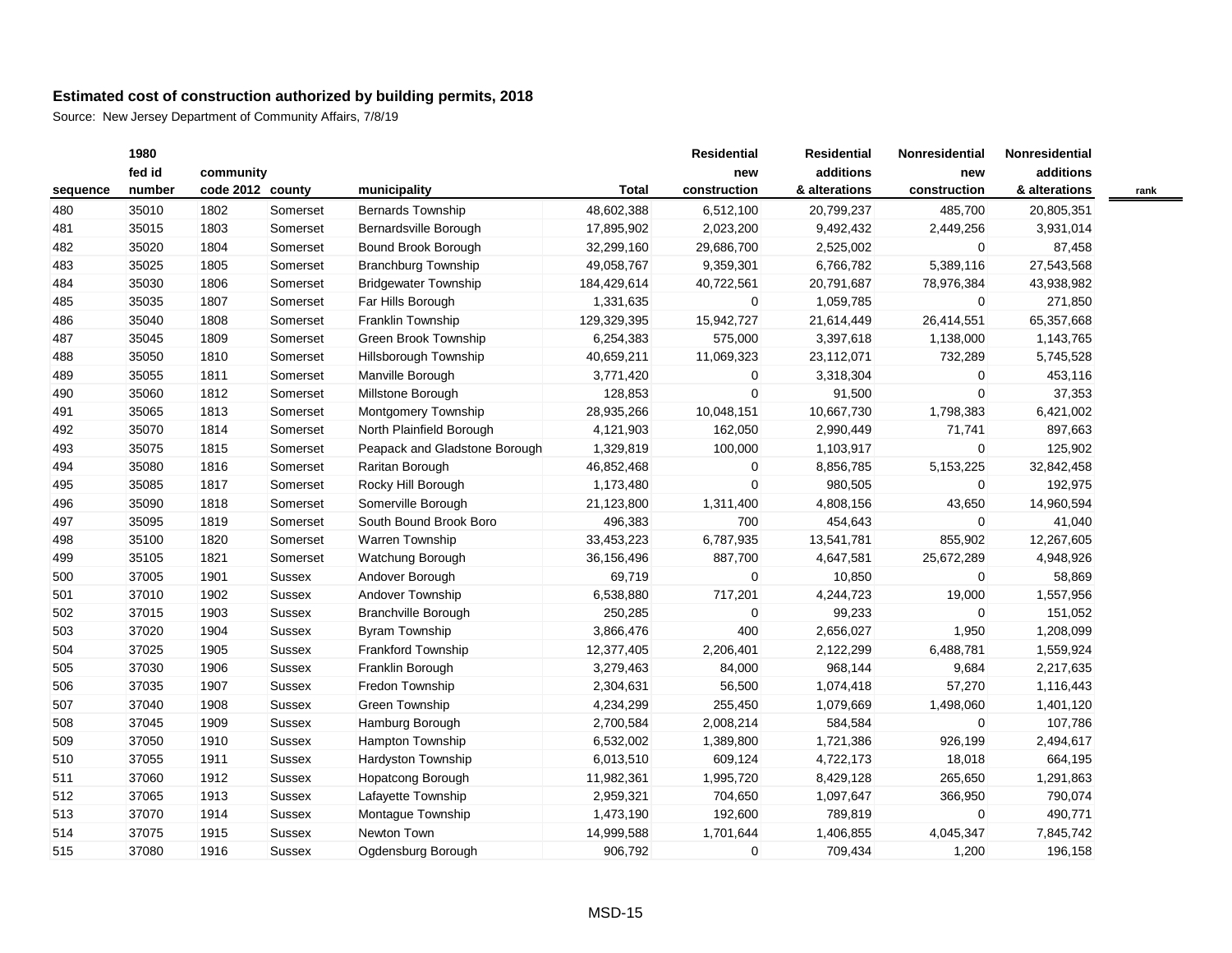|          | 1980   |                  |               |                                  |              | <b>Residential</b> | <b>Residential</b> | Nonresidential | Nonresidential |  |
|----------|--------|------------------|---------------|----------------------------------|--------------|--------------------|--------------------|----------------|----------------|--|
|          | fed id | community        |               |                                  |              | new                | additions          | new            | additions      |  |
| sequence | number | code 2012 county |               | municipality                     | <b>Total</b> | construction       | & alterations      | construction   | & alterations  |  |
| 516      | 37085  | 1917             | <b>Sussex</b> | Sandyston Township               | 2,189,874    | 598,400            | 1,270,085          | 206,535        | 114,854        |  |
| 517      | 37090  | 1918             | Sussex        | Sparta Township                  | 46,759,872   | 5,173,807          | 11,371,014         | 15,687,900     | 14,527,151     |  |
| 518      | 37095  | 1919             | Sussex        | Stanhope Borough                 | 1,499,629    | 0                  | 1,317,374          | $\mathbf 0$    | 182,255        |  |
| 519      | 37100  | 1920             | <b>Sussex</b> | Stillwater Township              | 3,084,011    | 0                  | 1,577,521          | 420,819        | 1,085,671      |  |
| 520      | 37105  | 1921             | <b>Sussex</b> | Sussex Borough                   | 1,013,393    | 0                  | 485,598            | 18,100         | 509,695        |  |
| 521      | 37110  | 1922             | Sussex        | Vernon Township                  | 13,040,254   | 1,100,689          | 8,235,847          | 2,691,175      | 1,012,543      |  |
| 522      | 37115  | 1923             | Sussex        | Walpack Township                 | 7,831        | 0                  | 7,830              | $\mathbf 0$    |                |  |
| 523      | 37120  | 1924             | <b>Sussex</b> | Wantage Township                 | 7,674,572    | 1,937,702          | 2,910,641          | 1,279,499      | 1,546,730      |  |
| 524      | 39005  | 2001             | Union         | <b>Berkeley Heights Township</b> | 41,538,227   | 1,324,788          | 11,964,509         | 1,833,028      | 26,415,902     |  |
| 525      | 39010  | 2002             | Union         | <b>Clark Township</b>            | 40,651,585   | 861,000            | 7,303,897          | 30,000         | 32,456,688     |  |
| 526      | 39015  | 2003             | Union         | Cranford Township                | 40,004,201   | 12,418,651         | 20,770,027         | 927,250        | 5,888,273      |  |
| 527      | 39020  | 2004             | Union         | Elizabeth City                   | 99,831,870   | 22,558,414         | 11,729,057         | 3,175,525      | 62,368,874     |  |
| 528      | 39025  | 2005             | Union         | Fanwood Borough                  | 9,300,141    | 2,621,808          | 6,111,811          | 356,000        | 210,522        |  |
| 529      | 39030  | 2006             | Union         | Garwood Borough                  | 3,321,719    | 11,200             | 2,100,570          | $\mathbf{0}$   | 1,209,949      |  |
| 530      | 39035  | 2007             | Union         | Hillside Township                | 6,307,577    | 0                  | 2,662,490          | $\overline{0}$ | 3,645,087      |  |
| 531      | 39040  | 2008             | Union         | Kenilworth Borough               | 12,745,405   | 2,401,700          | 5,455,414          | 22,000         | 4,866,291      |  |
| 532      | 39045  | 2009             | Union         | Linden City                      | 113,020,430  | 53,679,600         | 7,611,792          | 31,407,215     | 20,321,823     |  |
| 533      | 39050  | 2010             | Union         | Mountainside Borough             | 11,669,925   | 1,245,000          | 6,659,795          | $\mathbf 0$    | 3,765,130      |  |
| 534      | 39055  | 2011             | Union         | New Providence Borough           | 18,628,577   | 2,353,600          | 10,499,337         | 21,500         | 5,754,140      |  |
| 535      | 39060  | 2012             | Union         | <b>Plainfield City</b>           | 47,219,472   | 8,147,952          | 31,397,203         | 6,076,258      | 1,598,059      |  |
| 536      | 39065  | 2013             | Union         | Rahway City                      | 80,886,989   | 44,591,835         | 11,853,688         | 1,578,738      | 22,862,728     |  |
| 537      | 39070  | 2014             | Union         | Roselle Borough                  | 7,825,964    | 2,735,740          | 3,325,354          | $\overline{0}$ | 1,764,870      |  |
| 538      | 39075  | 2015             | Union         | Roselle Park Borough             | 10,185,734   | 3,416,931          | 4,973,291          | 48,800         | 1,746,712      |  |
| 539      | 39080  | 2016             | Union         | Scotch Plains Township           | 29,363,104   | 4,122,700          | 18,886,892         | 1,020,217      | 5,333,295      |  |
| 540      | 39085  | 2017             | Union         | Springfield Township             | 14,395,281   | 2,244,900          | 6,231,443          | 1,250,850      | 4,668,088      |  |
| 541      | 39090  | 2018             | Union         | <b>Summit City</b>               | 122,348,744  | 15,762,370         | 33,882,880         | 3,148,500      | 69,554,994     |  |
| 542      | 39095  | 2019             | Union         | Union Township                   | 65,916,834   | 7,386,300          | 15,397,406         | 20,761,569     | 22,371,559     |  |
| 543      | 39100  | 2020             | Union         | <b>Westfield Town</b>            | 68,527,870   | 20,062,860         | 29,676,168         | 4,719,476      | 14,069,366     |  |
| 544      | 39105  | 2021             | Union         | <b>Winfield Township</b>         | 113,208      | 0                  | 102,458            | $\mathbf 0$    | 10,750         |  |
| 545      | 41005  | 2101             | Warren        | <b>Allamuchy Township</b>        | 6,657,944    | 5,400,974          | 706,996            | 54,800         | 495,174        |  |
| 546      | 41010  | 2102             | Warren        | Alpha Borough                    | 4,898,462    | 0                  | 479,206            | 3,441,400      | 977,856        |  |
| 547      | 41015  | 2103             | Warren        | <b>Belvidere Town</b>            | 5,542,925    | $\mathbf 0$        | 725,590            | $\mathbf 0$    | 4,817,335      |  |
| 548      | 41020  | 2104             | Warren        | <b>Blairstown Township</b>       | 10,069,024   | 898,100            | 1,449,470          | 1,058,096      | 6,663,358      |  |
| 549      | 41025  | 2105             | Warren        | Franklin Township                | 3,297,172    | $\mathbf 0$        | 477,249            | 30,355         | 2,789,568      |  |
| 550      | 41030  | 2106             | Warren        | Frelinghuysen Township           | 1,879,439    | 880,068            | 549,060            | 46,864         | 403,447        |  |
| 551      | 41035  | 2107             | Warren        | <b>Greenwich Township</b>        | 2,483,775    | 29,000             | 246,454            | 69,680         | 2,138,641      |  |
|          |        |                  |               |                                  |              |                    |                    |                |                |  |